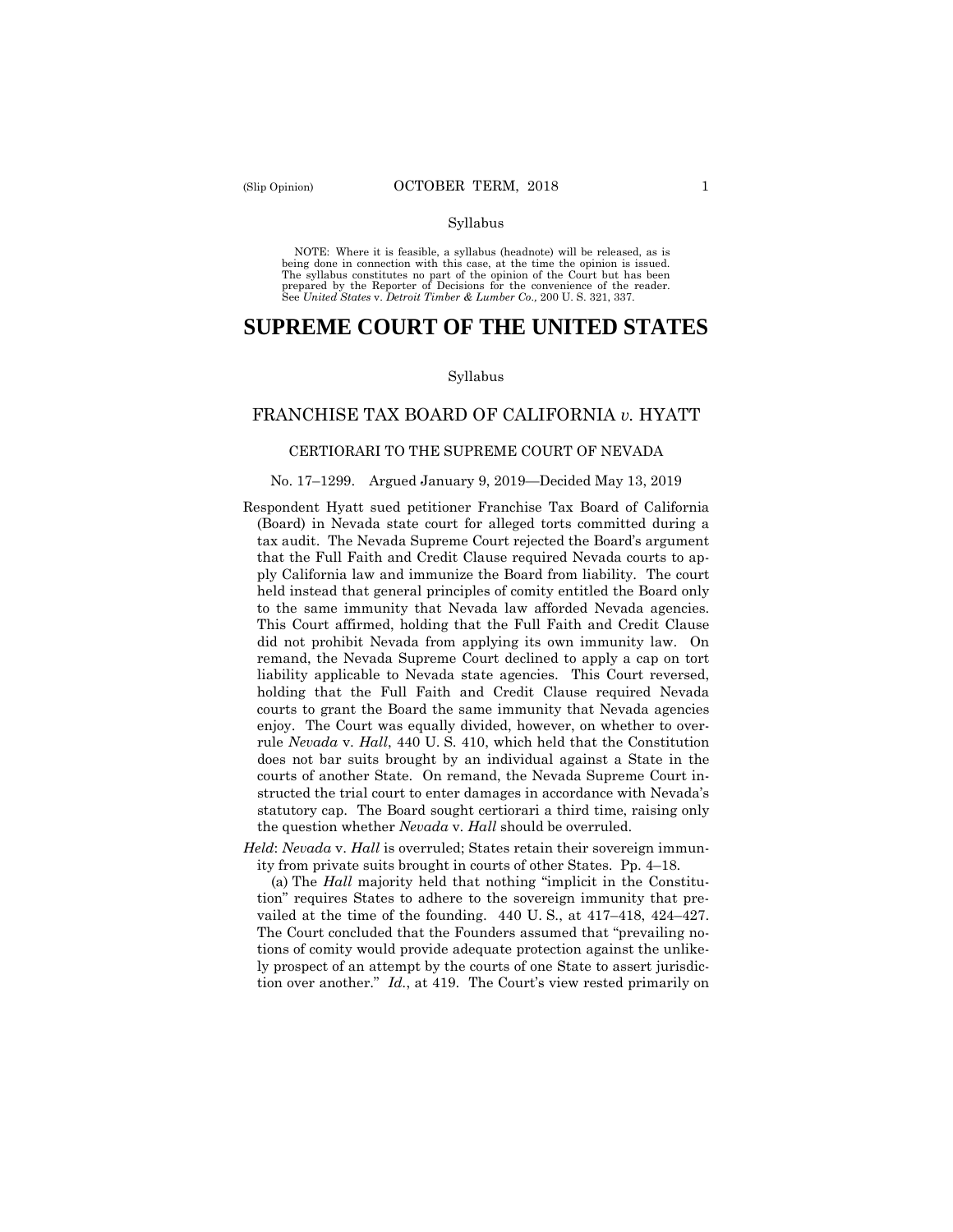#### Syllabus

the idea that the States maintained sovereign immunity vis-à-vis each other in the same way that foreign nations do. Pp. 4–5.

(b) *Hall*'s determination misreads the historical record and misapprehends the constitutional design created by the Framers. Although the Constitution assumes that the States retain their sovereign immunity except as otherwise provided, it also fundamentally adjusts the States' relationship with each other and curtails the States' ability, as sovereigns, to decline to recognize each other's immunity in their own courts. Pp. 5–16.

(1) At the time of the founding, it was well settled that States were immune from suit both under the common law and under the law of nations. The States retained these aspects of sovereignty, "except as altered by the plan of the Convention or certain constitutional Amendments." *Alden* v. *Maine*, 527 U. S. 706, 713. Pp. 6–9.

(2) Article III abrogated certain aspects of the States' traditional immunity by providing a neutral federal forum in which the States agreed to be amenable to suits brought by other States. And in ratifying the Constitution, the States similarly surrendered a portion of their immunity by consenting to suits brought against them by the United States in federal courts. When this Court held in *Chisholm* v. *Georgia*, 2 Dall. 419, that Article III extended the federal judicial power over controversies between a State and citizens of another State, Congress and the States acted swiftly to draft and ratify the Eleventh Amendment, which confirms that the Constitution was not meant to "rais[e] up" any suits against the States that were "anomalous and unheard of when the Constitution was adopted," *Hans* v. *Louisiana*, 134 U. S. 1, 18. The "natural inference" from the Amendment's speedy adoption is that "the Constitution was understood, in light of its history and structure, to preserve the States' traditional immunity from private suits." *Alden, supra*, at 723–724. This view of the States' sovereign immunity accorded with the understanding of the Constitution by its leading advocates, including Hamilton, Madison, and Marshall, when it was ratified. Pp. 9–12.

(3) State sovereign immunity in another State's courts is integral to the structure of the Constitution. The problem with Hyatt's argument—that interstate sovereign immunity exists only as a matter of comity and can be disregarded by the forum State—is that the Constitution affirmatively altered the relationships between the States so that they no longer relate to each other as true foreign sovereigns. Numerous provisions reflect this reality. Article I divests the States of the traditional diplomatic and military tools that foreign sovereigns possess. And Article IV imposes duties on the States not required by international law. The Constitution also reflects alterations to the States' relationships with each other, confirming that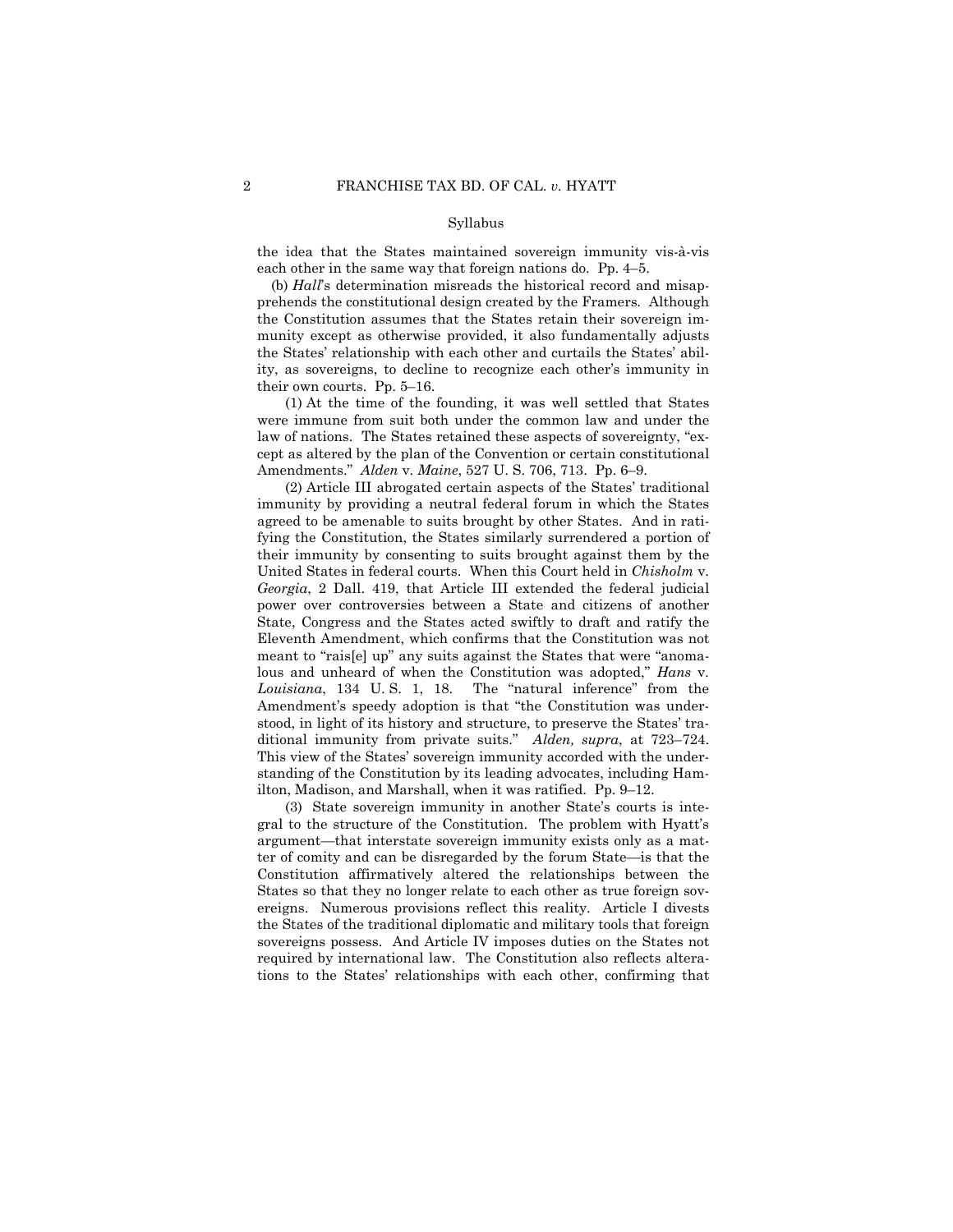#### Syllabus

they are no longer fully independent nations free to disregard each other's sovereignty. See *New Hampshire* v. *Louisiana*, 108 U. S. 76, 90. Hyatt's argument is precisely the type of "ahistorical literalism" this Court has rejected when "interpreting the scope of the States' sovereign immunity since the discredited decision in *Chisholm.*" *Alden, supra*, at 730. Moreover, his argument proves too much. Many constitutional doctrines not spelled out in the Constitution are nevertheless implicit in its structure and supported by historical practice, *e.g.*, judicial review, *Marbury* v. *Madison*, 1 Cranch 137, 176–180. Pp. 12–16.

(c) *Stare decisis* is "'not an inexorable command,'" *Pearson* v. *Callahan*, 555 U. S. 223, 233, and is "at its weakest" when interpreting the Constitution, *Agostini* v. *Felton*, 521 U. S. 203, 235. The Court's precedents identify, as relevant here, four factors to consider: the quality of the decision's reasoning, its consistency with related decisions, legal developments since the decision, and reliance on the decision. See *Janus* v. *State, County, and Municipal Employees*, 585 U. S. \_\_\_, \_\_\_–\_\_\_. The first three factors support overruling *Hall*. As to the fourth, case-specific reliance interests are not sufficient to persuade this Court to adhere to an incorrect resolution of an important constitutional question. Pp. 16–17.

133 Nev. \_\_\_, 407 P. 3d 717, reversed and remanded.

 THOMAS, J., delivered the opinion of the Court, in which ROBERTS, C. J., and ALITO, GORSUCH, and KAVANAUGH, JJ., joined. BREYER, J., filed a dissenting opinion, in which GINSBURG, SOTOMAYOR, and KAGAN, JJ., joined.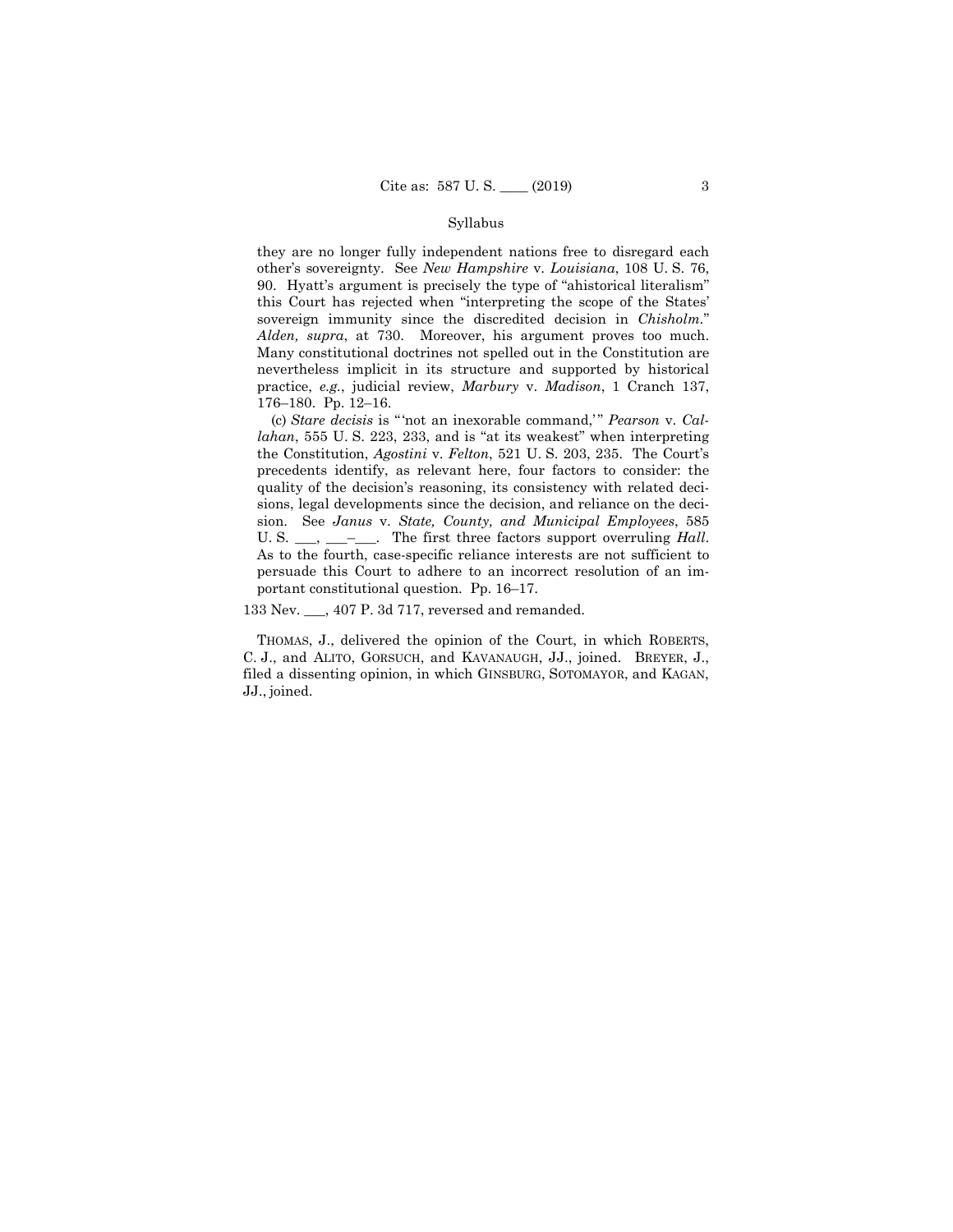NOTICE: This opinion is subject to formal revision before publication in the preliminary print of the United States Reports. Readers are requested to notify the Reporter of Decisions, Supreme Court of the United States, Wa ington, D. C. 20543, of any typographical or other formal errors, in order that corrections may be made before the preliminary print goes to press.

# **SUPREME COURT OF THE UNITED STATES**  $\overline{\phantom{a}}$  , where  $\overline{\phantom{a}}$

#### No. 17–1299  $\overline{\phantom{a}}$  , where  $\overline{\phantom{a}}$

# FRANCHISE TAX BOARD OF CALIFORNIA, PETITIONER *v.* GILBERT P. HYATT

# ON WRIT OF CERTIORARI TO THE SUPREME COURT OF NEVADA

### [May 13, 2019]

# JUSTICE THOMAS delivered the opinion of the Court.

This case, now before us for the third time, requires us to decide whether the Constitution permits a State to be sued by a private party without its consent in the courts of a different State. We hold that it does not and overrule our decision to the contrary in *Nevada* v. *Hall*, 440 U. S. 410 (1979).

I

In the early 1990s, respondent Gilbert Hyatt earned substantial income from a technology patent for a computer formed on a single integrated circuit chip. Although Hyatt's claim was later canceled, see *Hyatt* v. *Boone*, 146 F. 3d 1348 (CA Fed. 1998), his royalties in the interim totaled millions of dollars. Prior to receiving the patent, Hyatt had been a long-time resident of California. But in 1991, Hyatt sold his house in California and rented an apartment, registered to vote, obtained insurance, opened a bank account, and acquired a driver's license in Nevada. When he filed his 1991 and 1992 tax returns, he claimed Nevada—which collects no personal income tax, see Nev. Const., Art. 10, §1(9)—as his primary place of residence.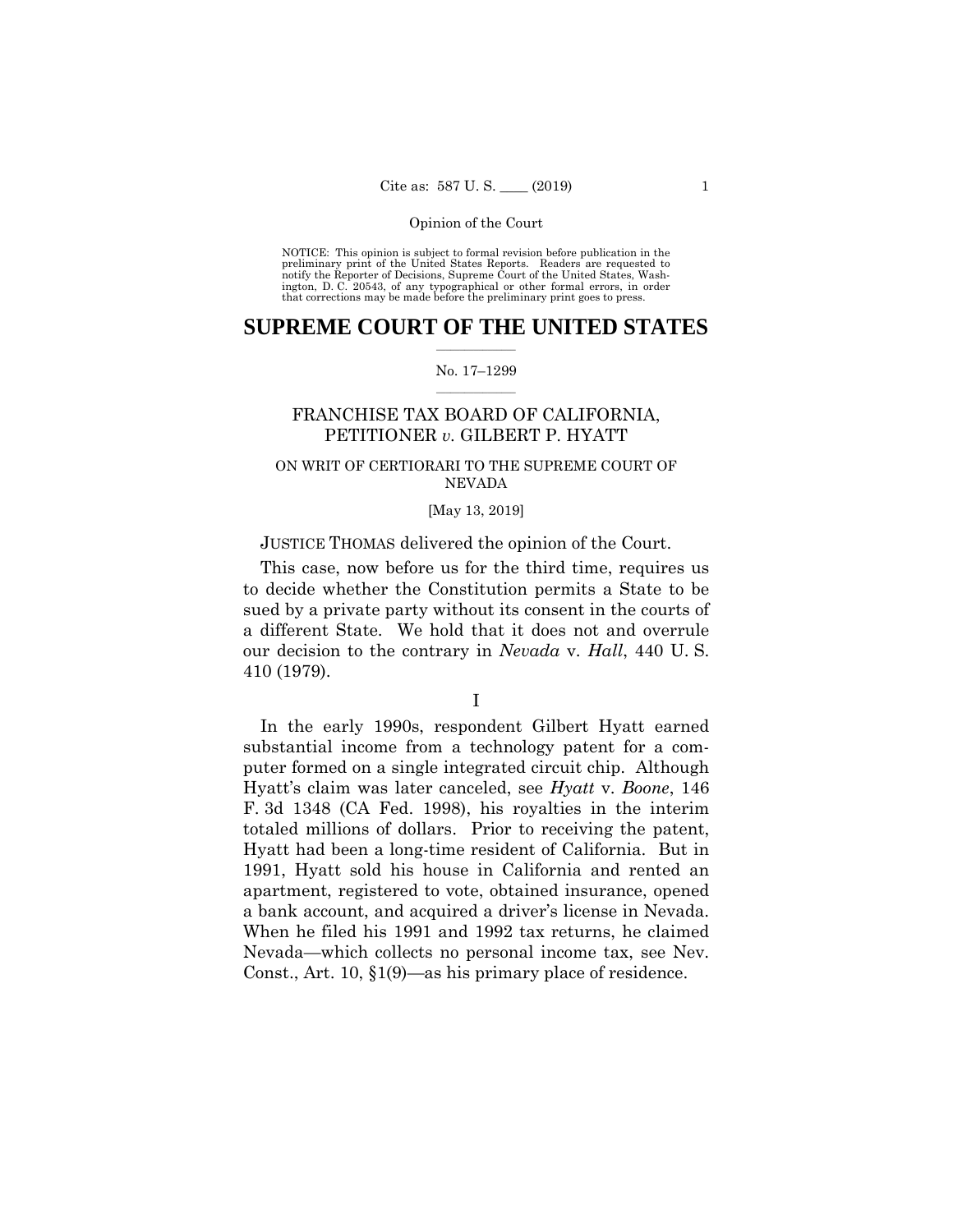Petitioner Franchise Tax Board of California (Board), the state agency responsible for assessing personal income tax, suspected that Hyatt's move was a sham. Thus, in 1993, the Board launched an audit to determine whether Hyatt underpaid his 1991 and 1992 state income taxes by misrepresenting his residency. In the course of the audit, employees of the Board traveled to Nevada to conduct interviews with Hyatt's estranged family members and shared his personal information with business contacts. In total, the Board sent more than 100 letters and demands for information to third parties. The Board ultimately concluded that Hyatt had not moved to Nevada until April 1992 and owed California more than \$10 million in back taxes, interest, and penalties. Hyatt protested the audit before the Board, which upheld the audit after an 11-year administrative proceeding. The appeal of that decision remains pending before the California Office of Tax Appeals.

In 1998, Hyatt sued the Board in Nevada state court for torts he alleged the agency committed during the audit. After the trial court denied in part the Board's motion for summary judgment, the Board petitioned the Nevada Supreme Court for a writ of mandamus ordering dismissal on the ground that the State of California was immune from suit. The Board argued that, under the Full Faith and Credit Clause, Nevada courts must apply California's statute immunizing the Board from liability for all injuries caused by its tax collection. See U. S. Const., Art. IV, §1; Cal. Govt. Code Ann. §860.2 (West 1995). The Nevada Supreme Court rejected that argument and held that, under general principles of comity, the Board was entitled to the same immunity that Nevada law afforded Nevada agencies—that is, immunity for negligent but not intentional torts. We granted certiorari and unanimously affirmed, holding that the Full Faith and Credit Clause did not prohibit Nevada from applying its own immunity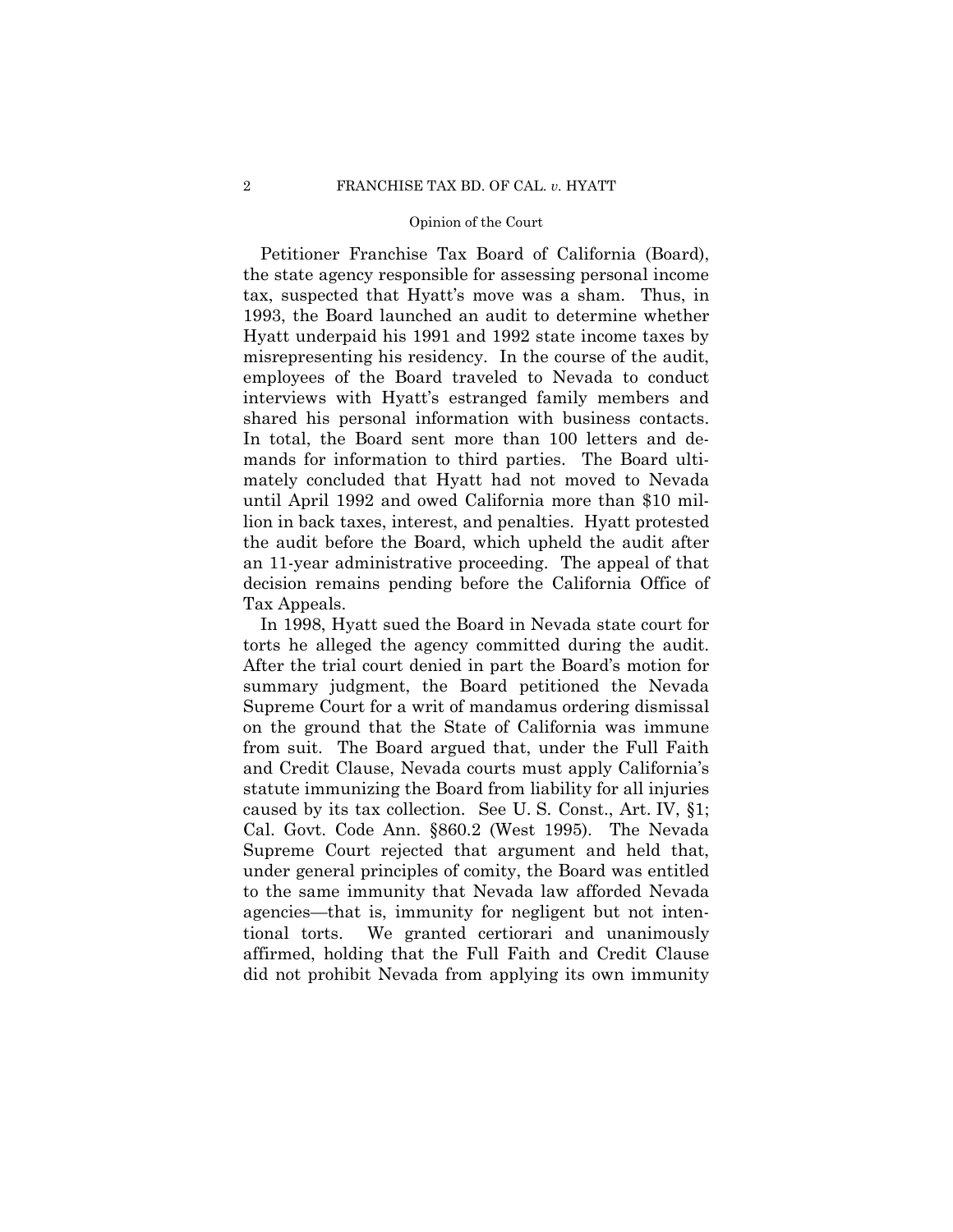law to the case. *Franchise Tax Bd. of Cal.* v. *Hyatt*, 538 U. S. 488, 498–499 (2003) (*Hyatt I*). Because the Board did not ask us to overrule *Nevada* v. *Hall*, *supra*, we did not revisit that decision. *Hyatt I, supra,* at 497.

On remand, the trial court conducted a 4-month jury trial that culminated in a verdict for Hyatt that, with prejudgment interest and costs, exceeded \$490 million. On appeal, the Nevada Supreme Court rejected most of the damages awarded by the lower court, upholding only a \$1 million judgment on one of Hyatt's claims and remanding for a new damages trial on another. Although the court recognized that tort liability for Nevada state agencies was capped at \$50,000 under state law, it nonetheless held that Nevada public policy precluded it from applying that limitation to the California agency in this case. We again granted certiorari and this time reversed, holding that the Full Faith and Credit Clause required Nevada courts to grant the Board the same immunity that Nevada agencies enjoy. *Franchise Tax Bd. of Cal.* v. *Hyatt,* 578 U. S. \_\_\_, \_\_\_–\_\_\_ (2016) (slip op., at 4–9) (*Hyatt II*). Although the question was briefed and argued, the Court was equally divided on whether to overrule *Hall* and thus affirmed the jurisdiction of the Nevada Supreme Court. *Hyatt II, supra,* at \_\_\_ (slip op., at 1). On remand, the Nevada Supreme Court instructed the trial court to enter damages in accordance with the statutory cap for Nevada agencies. 133 Nev. \_\_\_, 407 P. 3d 717 (2017).

We granted, for a third time, the Board's petition for certiorari, 585 U. S. \_\_\_ (2018). The sole question presented is whether *Nevada* v. *Hall* should be overruled.<sup>[1](#page-5-0)</sup>

——————

<span id="page-5-0"></span><sup>1</sup>Hyatt argues that the law-of-the-case doctrine precludes our review of this question, but he failed to raise that nonjurisdictional issue in his brief in opposition. We therefore deem this argument waived. See this Court's Rule 15.2; *Arizona* v. *California*, 460 U. S. 605, 618 (1983) ("Law of the case directs a court's discretion, it does not limit the tribunal's power"). We also reject Hyatt's argument that the Board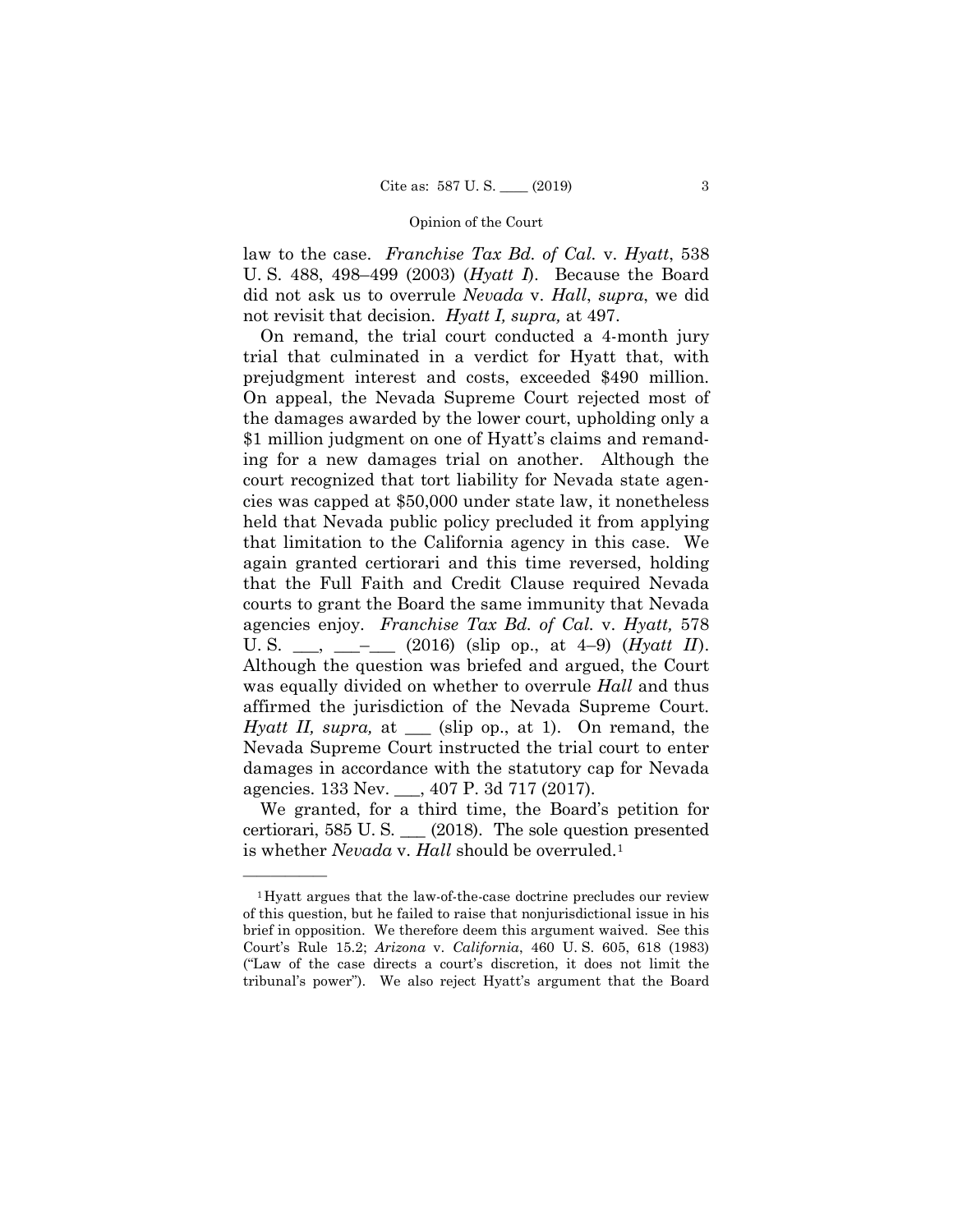II

*Nevada* v. *Hall* is contrary to our constitutional design and the understanding of sovereign immunity shared by the States that ratified the Constitution. *Stare decisis* does not compel continued adherence to this erroneous precedent. We therefore overrule *Hall* and hold that States retain their sovereign immunity from private suits brought in the courts of other States.

# A

*Hall* held that the Constitution does not bar private suits against a State in the courts of another State. 440 U. S., at 416–421. The opinion conceded that States were immune from such actions at the time of the founding, but it nonetheless concluded that nothing "implicit in the Constitution" requires States "to adhere to the sovereignimmunity doctrine as it prevailed when the Constitution was adopted." *Id.,* at 417–418, 424–427. Instead, the Court concluded that the Founders assumed that "prevailing notions of comity would provide adequate protection against the unlikely prospect of an attempt by the courts of one State to assert jurisdiction over another." *Id.,* at 419. The Court's view rested primarily on the idea that the States maintained sovereign immunity vis-à-vis each other in the same way that foreign nations do, meaning that immunity is available only if the forum State "voluntar[ily]" decides "to respect the dignity of the [defendant State] as a matter of comity." *Id.,* at 416; see also *id.,* at 424–427.

The *Hall* majority was unpersuaded that the Constitution implicitly altered the relationship between the States. In the Court's view, the ratification debates, the Eleventh

——————

waived its immunity. The Board has raised an immunity-based argument from this suit's inception, though it was initially based on the Full Faith and Credit Clause.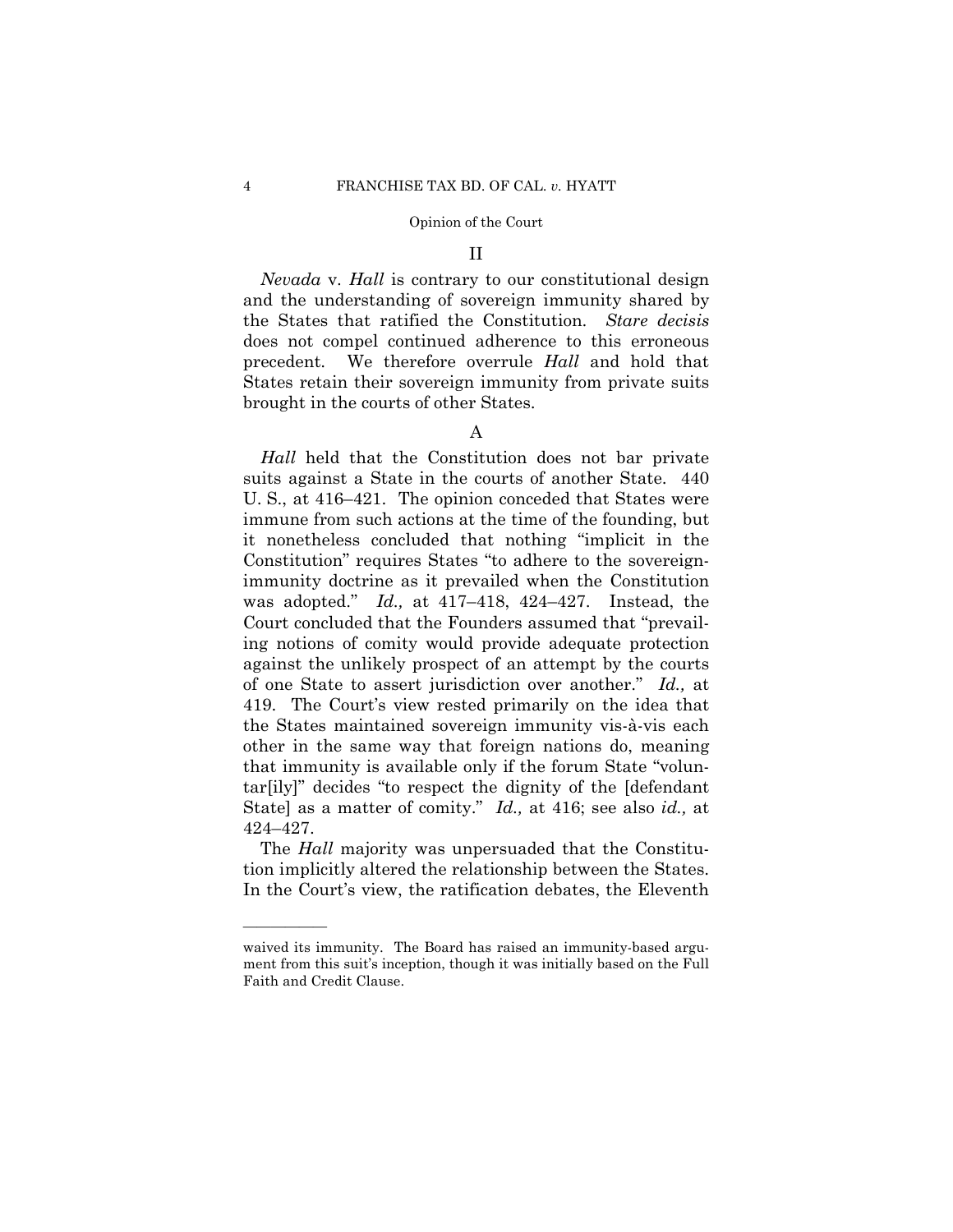Amendment, and our sovereign-immunity precedents did not bear on the question because they "concerned questions of federal-court jurisdiction." *Id.*, at 420. The Court also found unpersuasive the fact that the Constitution delineates several limitations on States' authority, such as Article I powers granted exclusively to Congress and Article IV requirements imposed on States. *Id.,* at 425. Despite acknowledging "that ours is not a union of 50 wholly independent sovereigns," *Hall* inferred from the lack of an express sovereign immunity granted to the States and from the Tenth Amendment that the States retained the power in their own courts to deny immunity to other States. *Ibid.*

Chief Justice Burger, Justice Blackmun, and Justice Rehnquist dissented.

B

*Hall*'s determination that the Constitution does not contemplate sovereign immunity for each State in a sister State's courts misreads the historical record and misapprehends the "implicit ordering of relationships within the federal system necessary to make the Constitution a workable governing charter and to give each provision within that document the full effect intended by the Framers." *Id.*, at 433 (Rehnquist, J., dissenting). As Chief Justice Marshall explained, the Founders did not state every postulate on which they formed our Republic—"we must never forget, that it is *a constitution* we are expounding." *McCulloch* v. *Maryland*, 4 Wheat. 316, 407 (1819). And although the Constitution assumes that the States retain their sovereign immunity except as otherwise provided, it also fundamentally adjusts the States' relationship with each other and curtails their ability, as sovereigns, to decline to recognize each other's immunity.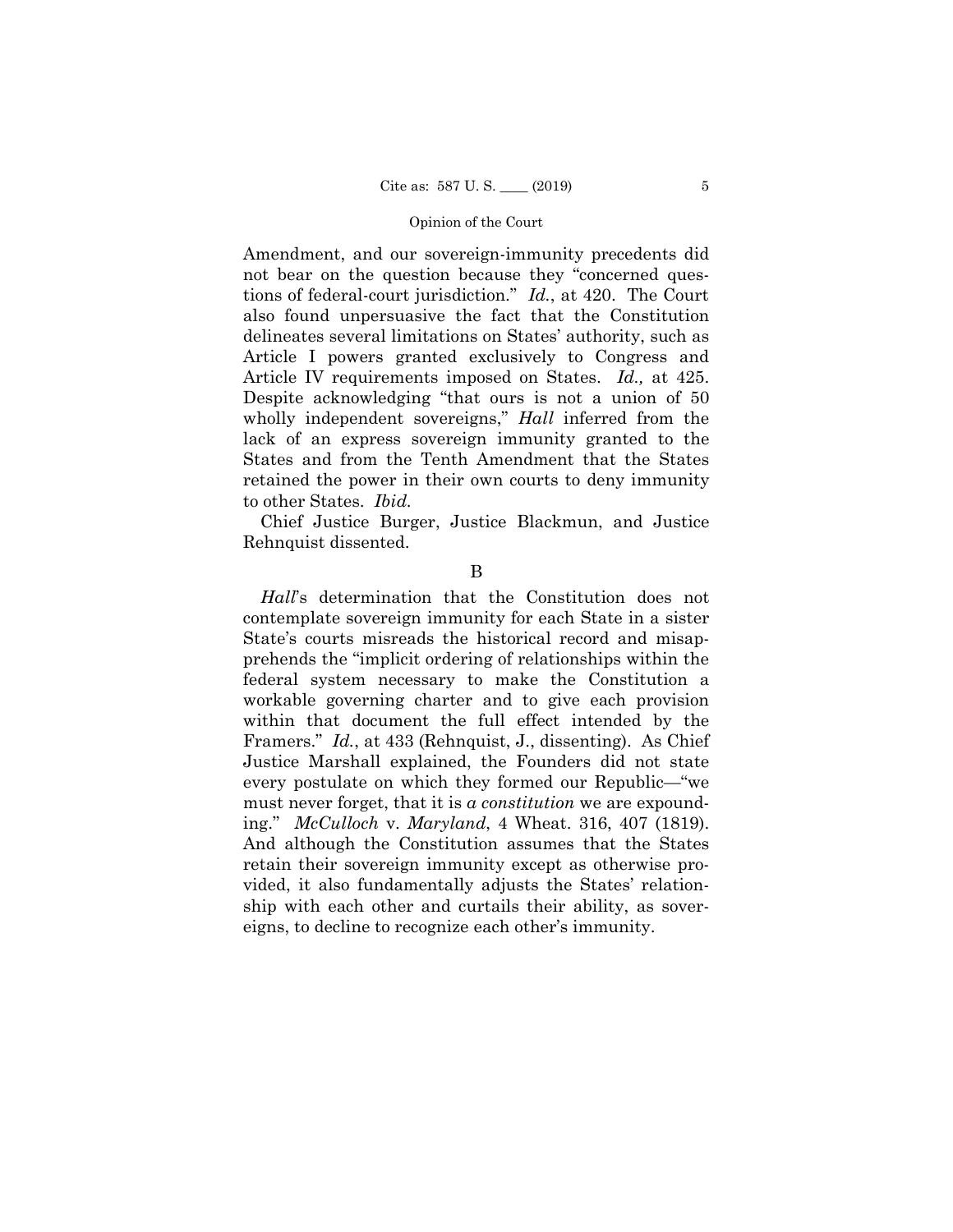1

 After independence, the States considered themselves fully sovereign nations. As the Colonies proclaimed in 1776, they were "Free and Independent States" with "full Power to levy War, conclude Peace, contract Alliances, establish Commerce, and to do all other Acts and Things which Independent States may of right do." Declaration of Independence ¶4. Under international law, then, independence "entitled" the Colonies "to all the rights and powers of sovereign states." *McIlvaine* v. *Coxe's Lessee*, 4 Cranch 209, 212 (1808).

"An integral component" of the States' sovereignty was "their immunity from private suits." *Federal Maritime Comm'n* v. *South Carolina Ports Authority*, 535 U. S. 743*,* 751–752 (2002); see *Alden* v. *Maine*, 527 U. S. 706, 713 (1999) ("[A]s the Constitution's structure, its history, and the authoritative interpretations by this Court make clear, the States' immunity from suit is a fundamental aspect of the sovereignty which the States enjoyed before the ratification of the Constitution, and which they retain today . . . "). This fundamental aspect of the States' "inviolable sovereignty" was well established and widely accepted at the founding. The Federalist No. 39, p. 245 (C. Rossiter ed. 1961) (J. Madison); see *Alden*, *supra*, at 715– 716 ("[T]he doctrine that a sovereign could not be sued without its consent was universal in the States when the Constitution was drafted and ratified"). As Alexander Hamilton explained:

"It is inherent in the nature of sovereignty not to be amenable to the suit of an individual without its consent. This is the general sense and the general practice of mankind; and the exemption, as one of the attributes of sovereignty, is now enjoyed by the government of every State in the Union." The Federalist No. 81, at 487 (emphasis deleted).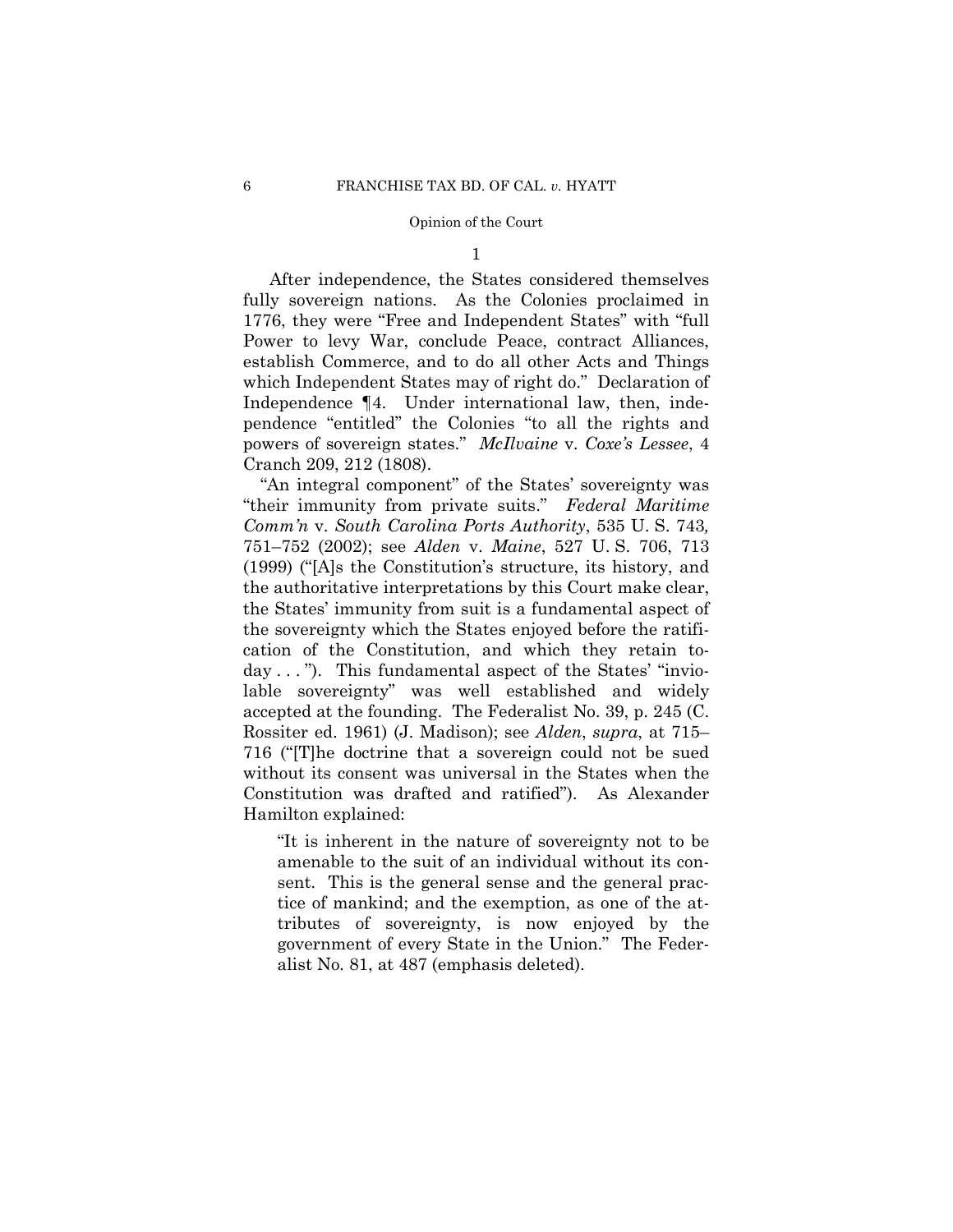The Founders believed that both "common law sovereign immunity" and "law-of-nations sovereign immunity" prevented States from being amenable to process in any court without their consent. See Pfander, Rethinking the Supreme Court's Original Jurisdiction in State-Party Cases, 82 Cal. L. Rev. 555, 581–588 (1994); see also Nelson, Sovereign Immunity as a Doctrine of Personal Jurisdiction, 115 Harv. L. Rev. 1559, 1574–1579 (2002). The common-law rule was that "no suit or action can be brought against the king, even in civil matters, because no court can have jurisdiction over him." 1 W. Blackstone, Commentaries on the Laws of England 235 (1765) (Blackstone). The law-of-nations rule followed from the "perfect equality and absolute independence of sovereigns" under that body of international law. *Schooner Exchange* v. *McFaddon*, 7 Cranch 116, 137 (1812); see C. Phillipson, Wheaton's Elements of International Law 261 (5th ed. 1916) (recognizing that sovereigns "enjoy equality before international law"); 1 J. Kent, Commentaries on American Law 20 (G. Comstock ed. 1867). According to the founding era's foremost expert on the law of nations, "[i]t does not . . . belong to any foreign power to take cognisance of the administration of [another] sovereign, to set himself up for a judge of his conduct, and to oblige him to alter it." 2 E. de Vattel, The Law of Nations §55, p. 155 (J. Chitty ed. 1883). The sovereign is "exemp[t] . . . from all [foreign] jurisdiction." 4 *id.*, §108, at 486.

 The founding generation thus took as given that States could not be haled involuntarily before each other's courts. See Woolhandler, Interstate Sovereign Immunity, 2006 S. Ct. Rev. 249, 254–259. This understanding is perhaps best illustrated by preratification examples. In 1781, a creditor named Simon Nathan tried to recover a debt that Virginia allegedly owed him by attaching some of its property in Philadelphia. James Madison and other Virginia delegates to the Confederation Congress responded by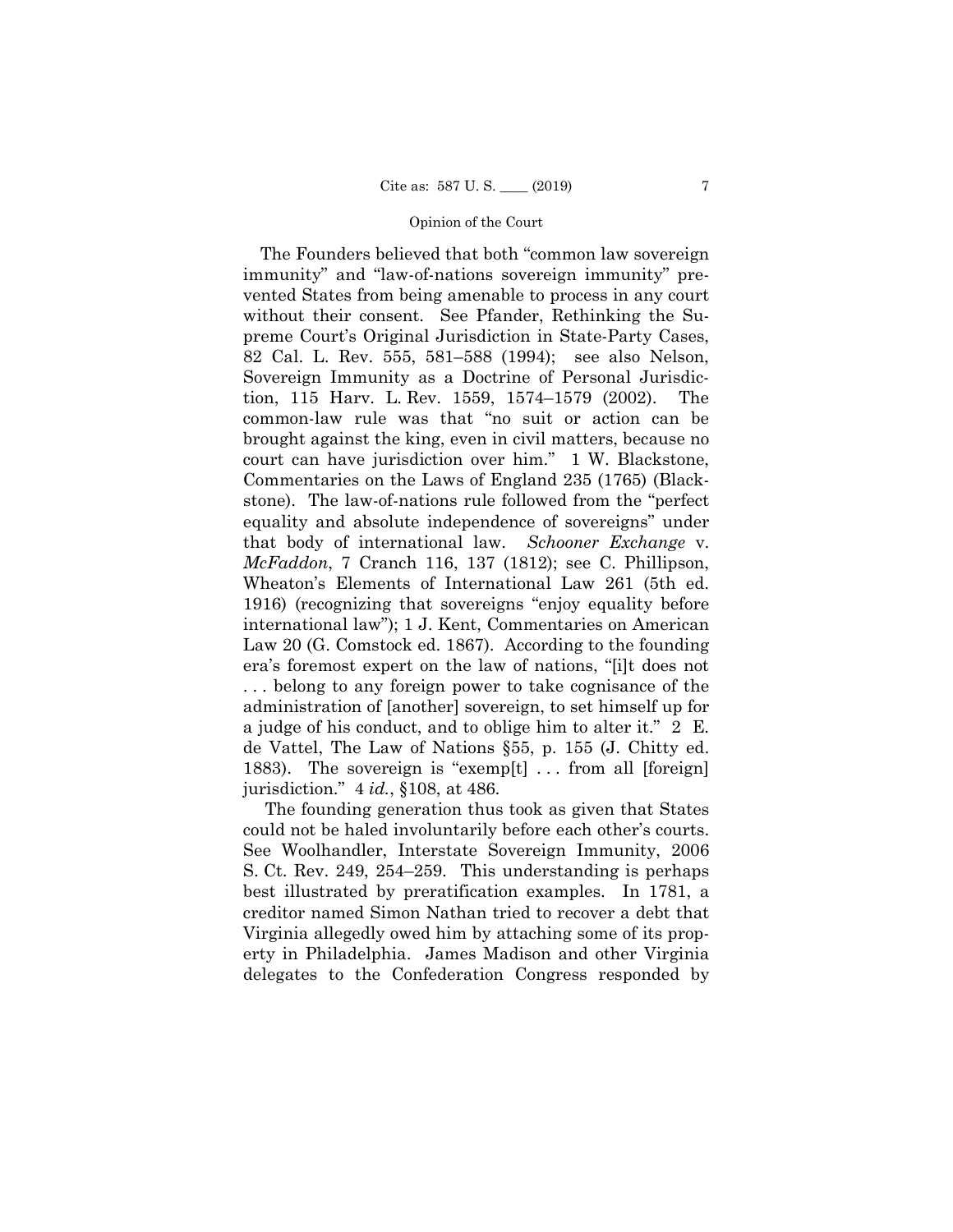sending a communique to Pennsylvania requesting that its executive branch have the action dismissed. See Letter from Virginia Delegates to Supreme Executive Council of Pennsylvania (July 9, 1781), in 3 The Papers of James Madison, 184–185 (W. Hutchinson & W. Rachal eds. 1963). As Madison framed it, the Commonwealth's property could not be attached by process issuing from a court of "any other State in the Union." *Id.,* at 184. To permit otherwise would require Virginia to "abandon its Sovereignty by descending to answer before the Tribunal of another Power." *Ibid.* Pennsylvania Attorney General William Bradford intervened, urging the Court of Common Pleas to dismiss the action. See *Nathan* v. *Virginia*, 1 Dall. 77, 78 (C. P. Phila. Cty. 1781). According to Bradford, the suit violated international law because "all sovereigns are in a state of equality and independence, exempt from each other's jurisdiction." *Ibid.* "[A]ll jurisdiction implies superiority over the party," Bradford argued, "but there could be no superiority" between the States, and thus no jurisdiction, because the States were "perfect[ly] equa[l]" and "entire[ly] independen[t]." *Ibid.* The court agreed and refused to grant Nathan the writ of attachment. *Id.,* at 80.

Similarly, a Pennsylvania Admiralty Court that very same year dismissed a libel action against a South Carolina warship, brought by its crew to recover unpaid wages. The court reasoned that the vessel was owned by a "sovereign independent state." *Moitez* v. *The South Carolina*, 17 F. Cas. 574 (No. 9697) (1781).

The Founders were well aware of the international-law immunity principles behind these cases. Federalists and Antifederalists alike agreed in their preratification debates that States could not be sued in the courts of other States. One Federalist, who argued that Article III would waive the States' immunity in federal court, admitted that the waiver was desirable because of the "impossibility of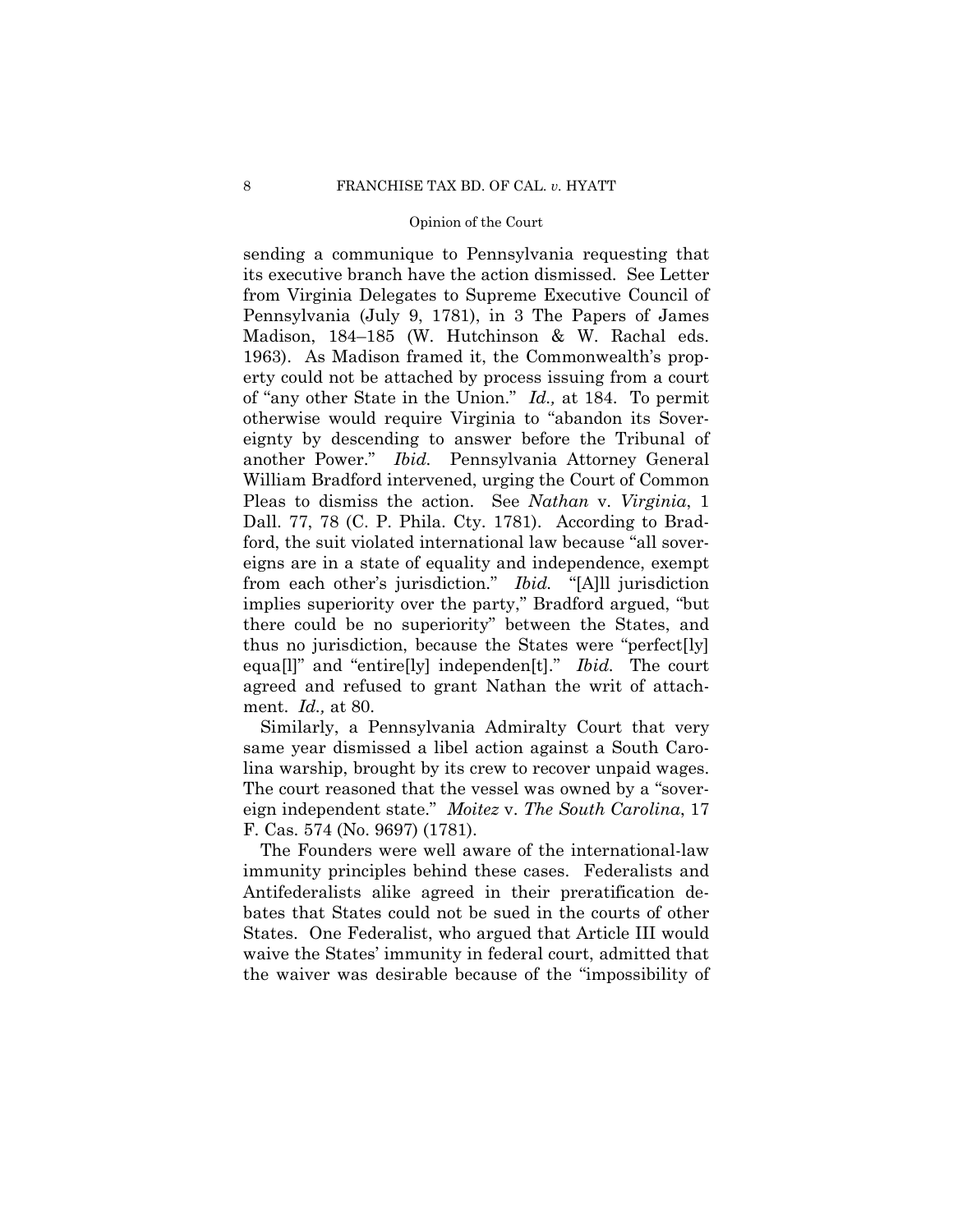calling a sovereign state before the jurisdiction of another sovereign state." 3 Debates on the Constitution 549 (J. Elliot ed. 1876) (Pendleton) (Elliot's Debates). Two of the most prominent Antifederalists—Federal Farmer and Brutus—disagreed with the Federalists about the desirability of a federal forum in which States could be sued, but did so for the very reason that the States had previously been "subject to no such actions" in any court and were not "oblige[d]" "to answer to an individual in a court of law." Federal Farmer No. 3 (Oct. 10, 1787), in 4 The Founders' Constitution 227 (P. Kurland & R. Lerner eds. 1987). They found it "humiliating and degrading" that a State might have to answer "the suit of an individual." Brutus No. 13 (Feb. 21, 1788), in *id.,* at 238.

In short, at the time of the founding, it was well settled that States were immune under both the common law and the law of nations. The Constitution's use of the term "States" reflects both of these kinds of traditional immunity. And the States retained these aspects of sovereignty, "except as altered by the plan of the Convention or certain constitutional Amendments." *Alden*, 527 U. S., at 713.

2

One constitutional provision that abrogated certain aspects of this traditional immunity was Article III, which provided a neutral federal forum in which the States agreed to be amenable to suits brought by other States. Art. III, §2; see *Alden*, *supra*, at 755. "The establishment of a permanent tribunal with adequate authority to determine controversies between the States, in place of an inadequate scheme of arbitration, was essential to the peace of the Union." *Principality of Monaco* v. *Mississippi*, 292 U. S. 313, 328 (1934). As James Madison explained during the Convention debates, "there can be no impropriety in referring such disputes" between coequal sovereigns to a superior tribunal. Elliot's Debates 532.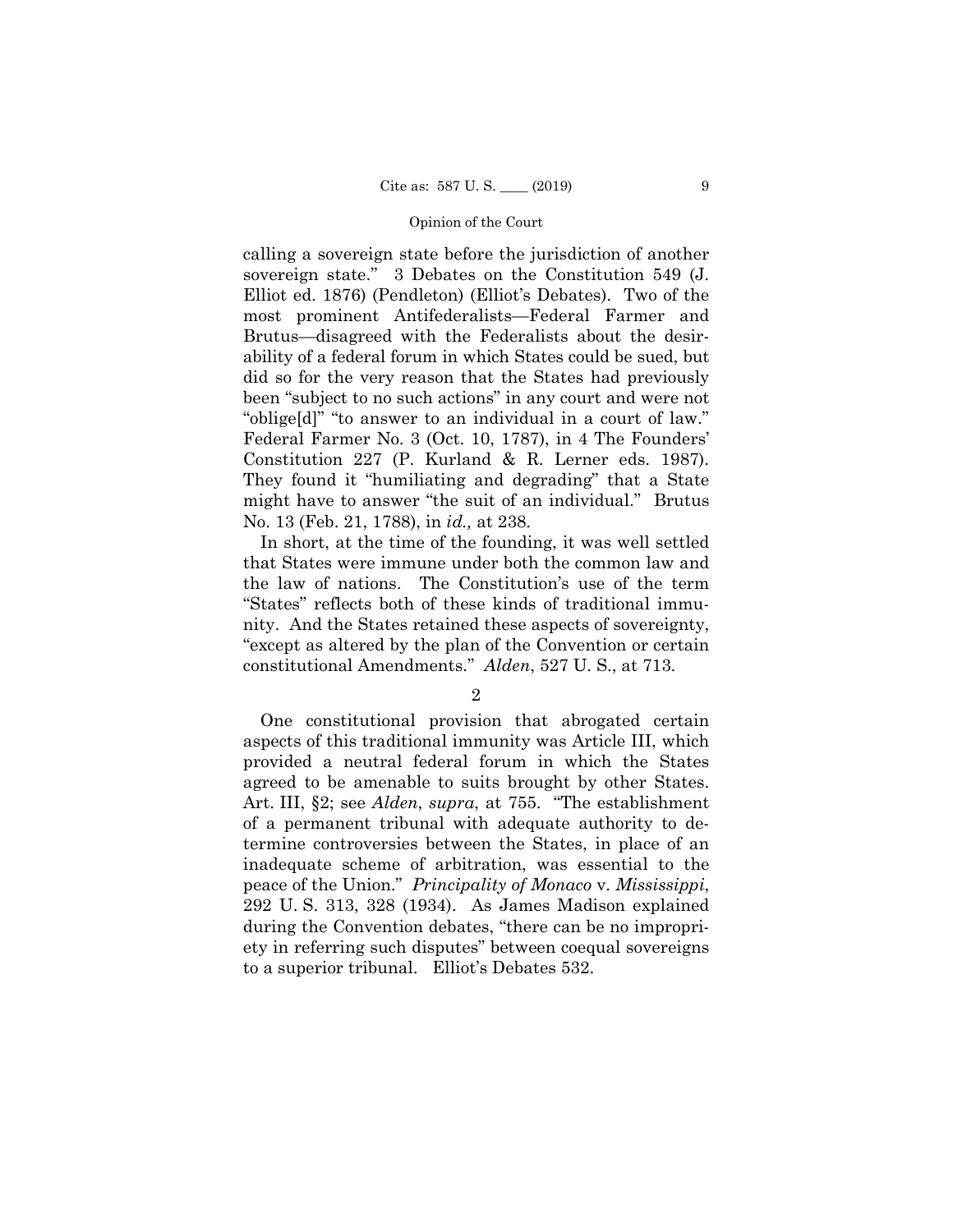The States, in ratifying the Constitution, similarly surrendered a portion of their immunity by consenting to suits brought against them by the United States in federal courts. See *Monaco*, *supra,* at 328; *Federal Maritime Comm'n*, 535 U. S., at 752. "While that jurisdiction is not conferred by the Constitution in express words, it is inherent in the constitutional plan." *Monaco*, *supra*, at 329. Given that "all jurisdiction implies superiority of power," Blackstone 235, the only forums in which the States have consented to suits by one another and by the Federal Government are Article III courts. See *Federal Maritime Comm'n*, *supra*, at 752.

The Antifederalists worried that Article III went even further by extending the federal judicial power over controversies "between a State and Citizens of another State." They suggested that this provision implicitly waived the States' sovereign immunity against *private* suits in federal courts. But "[t]he leading advocates of the Constitution assured the people in no uncertain terms" that this reading was incorrect. *Alden*, 527 U. S., at 716; see *id.,* at 716– 718 (citing arguments by Hamilton, Madison, and John Marshall). According to Madison:

"[A federal court's] jurisdiction in controversies between a state and citizens of another state is much objected to, and perhaps without reason. It is not in the power of individuals to call any state into court. The only operation it can have, is that, if a state should wish to bring a suit against a citizen, it must be brought before the federal court. This will give satisfaction to individuals, as it will prevent citizens, on whom a state may have a claim, being dissatisfied with the state courts." Elliot's Debates 533.

John Marshall echoed these sentiments:

"With respect to disputes between *a state and the citizens of another state*, its jurisdiction has been decried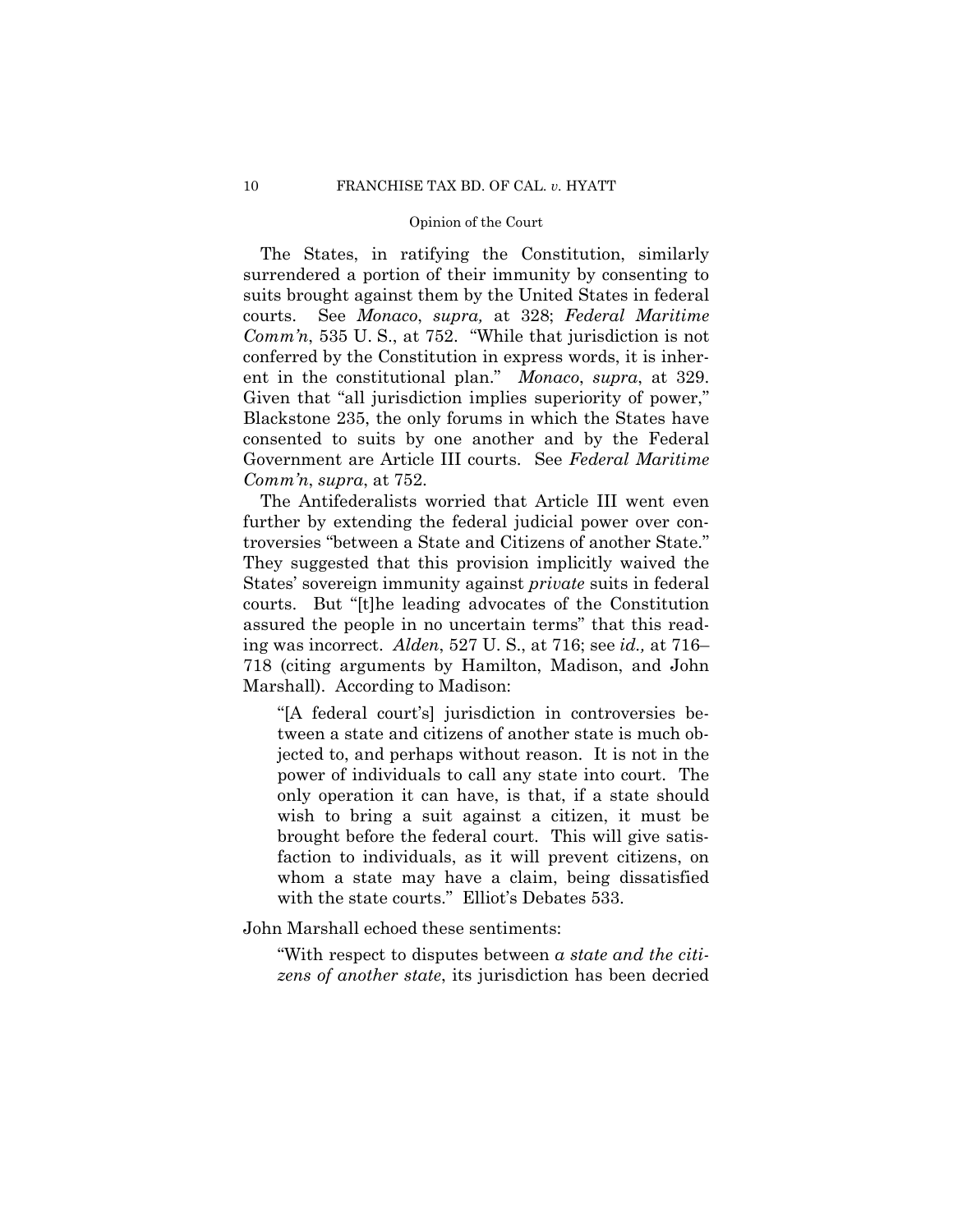with unusual vehemence. I hope no gentleman will think that a state will be called at the bar of the federal court. ... The intent is, to enable states to recover claims of individuals residing in other states. I contend this construction is warranted by the words." *Id.,* at 555 (emphasis in original).

Not long after the founding, however, the Antifederalists' fears were realized. In *Chisholm* v. *Georgia*, 2 Dall. 419 (1793), the Court held that Article III allowed the very suits that the "Madison-Marshall-Hamilton triumvirate" insisted it did not. *Hall*, 440 U. S., at 437 (Rehnquist, J., dissenting). That decision precipitated an immediate "furor" and "uproar" across the country. 1 J. Goebel, Antecedents and Beginnings to 1801, History of the Supreme Court of the United States 734, 737 (1971); see *id.,* at 734–741. Congress and the States accordingly acted swiftly to remedy the Court's blunder by drafting and ratifying the Eleventh Amendment.[2](#page-13-0) See *Edelman* v. *Jordan*, 415 U. S. 651, 660–662 (1974); see also *Federal Maritime Comm'n*, *supra*, at 753 (acknowledging that *Chisholm* was incorrect); *Alden*, *supra*, at 721–722 (same).

The Eleventh Amendment confirmed that the Constitution was not meant to "rais[e] up" any suits against the States that were "anomalous and unheard of when the Constitution was adopted." *Hans* v. *Louisiana*, 134 U. S. 1, 18 (1890). Although the terms of that Amendment address only "the specific provisions of the Constitution that had raised concerns during the ratification debates and formed the basis of the *Chisholm* decision," the "natural inference" from its speedy adoption is that "the Consti-

——————

<span id="page-13-0"></span><sup>2</sup>The Eleventh Amendment provides: "The Judicial power of the United States shall not be construed to extend to any suit in law or equity, commenced or prosecuted against one of the United States by Citizens of another State, or by Citizens or Subjects of any Foreign State."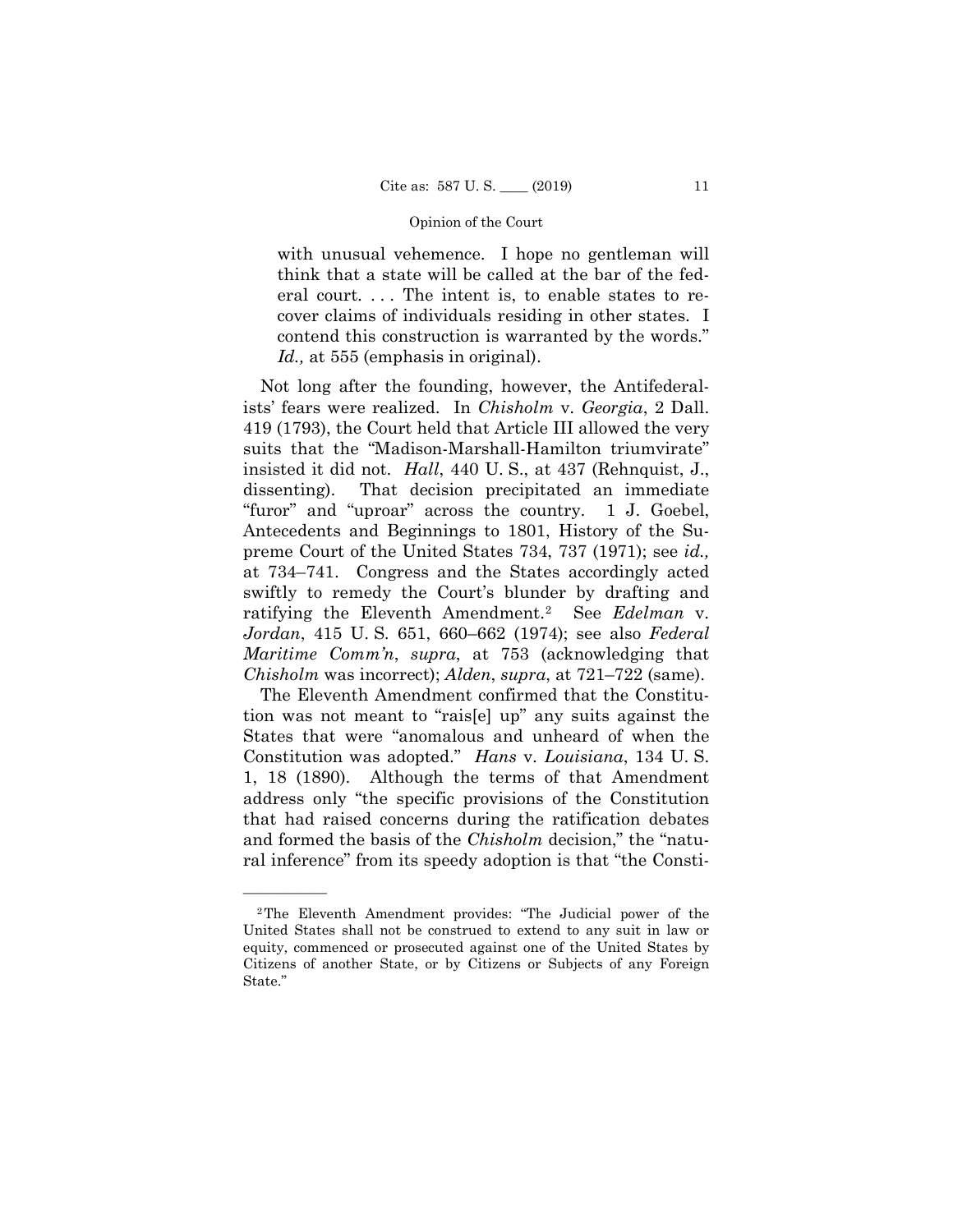tution was understood, in light of its history and structure, to preserve the States' traditional immunity from private suits." *Alden*, *supra*, at 723–724. We have often emphasized that "[t]he Amendment is rooted in a recognition that the States, although a union, maintain certain attributes of sovereignty, including sovereign immunity." *Puerto Rico Aqueduct and Sewer Authority* v. *Metcalf & Eddy, Inc.*, 506 U. S. 139, 146 (1993). In proposing the Amendment, "Congress acted not to change but to restore the original constitutional design." *Alden*, 527 U. S., at 722. The "sovereign immunity of the States," we have said, "neither derives from, nor is limited by, the terms of the Eleventh Amendment." *Id.,* at 713.

Consistent with this understanding of state sovereign immunity, this Court has held that the Constitution bars suits against nonconsenting States in a wide range of cases. See, *e.g., Federal Maritime Comm'n*, *supra* (actions by private parties before federal administrative agencies); *Alden*, *supra* (suits by private parties against a State in its own courts); *Blatchford* v. *Native Village of Noatak,* 501 U. S. 775 (1991) (suits by Indian tribes in federal court); *Monaco*, 292 U. S. 313 (suits by foreign states in federal court); *Ex parte New York*, 256 U. S. 490 (1921) (admiralty suits by private parties in federal court); *Smith* v. *Reeves*, 178 U. S. 436 (1900) (suits by federal corporations in federal court).

3

Despite this historical evidence that interstate sovereign immunity is preserved in the constitutional design, Hyatt insists that such immunity exists only as a "matter of comity" and can be disregarded by the forum State. *Hall*, *supra,* at 416. He reasons that, before the Constitution was ratified, the States had the power of fully independent nations to deny immunity to fellow sovereigns; thus, the States must retain that power today with respect to each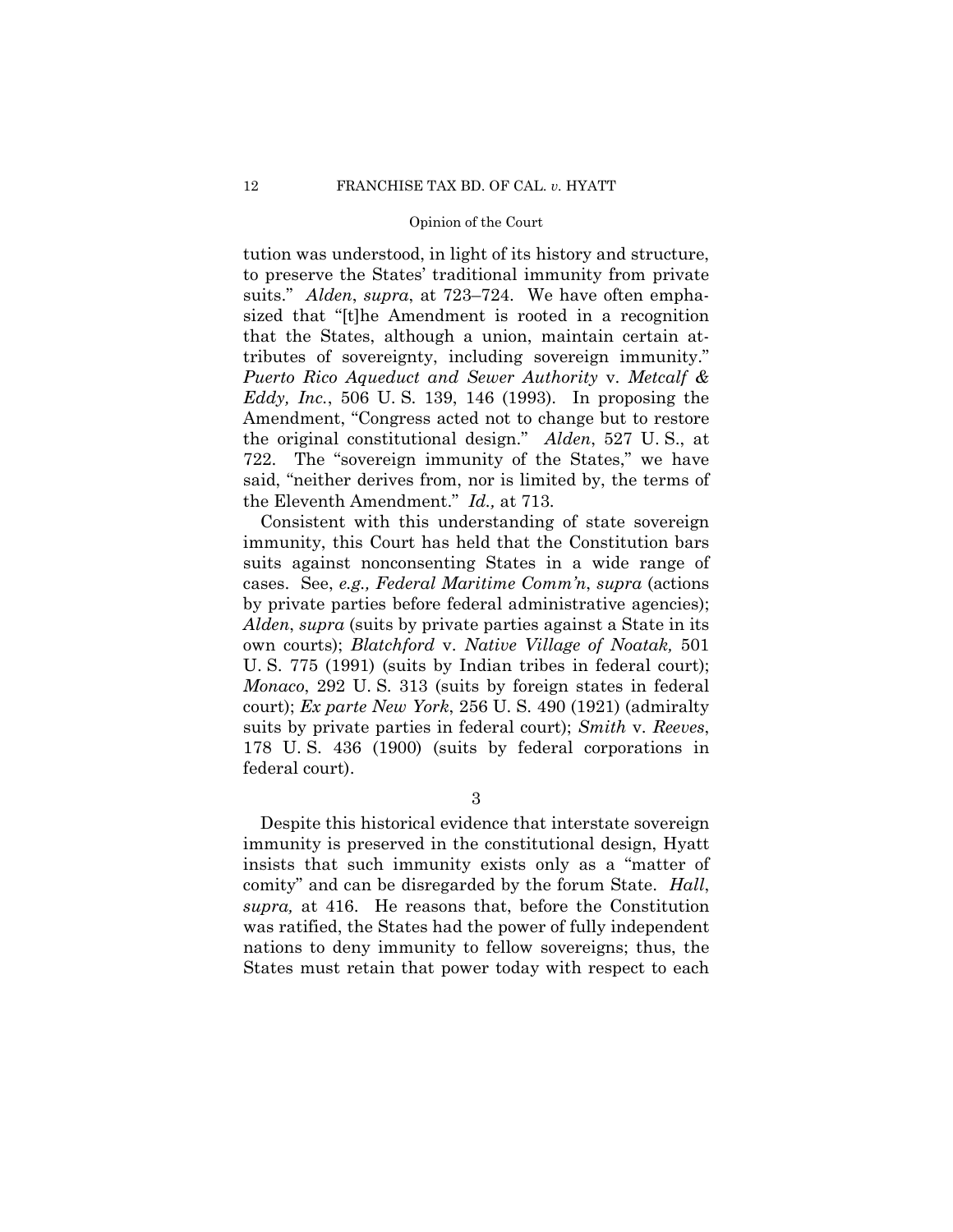other because "nothing in the Constitution or formation of the Union altered that balance among the still-sovereign states." Brief for Respondent 14. Like the majority in *Hall*, he relies primarily on our early foreign immunity decisions. For instance, he cites *Schooner Exchange* v. *McFaddon*, in which the Court dismissed a libel action against a French warship docked in Philadelphia because, under the law of nations, a sovereign's warships entering the ports of a friendly nation are exempt from the jurisdiction of its courts. 7 *Cranch*, at 145–146. But whether the host nation respects that sovereign immunity, Chief Justice Marshall noted, is for the host nation to decide, for "[t]he jurisdiction of [a] nation within its own territory is necessarily exclusive and absolute" and "is susceptible of no limitation not imposed by itself." *Id.,* at 136. Similar reasoning is found in *The Santissima Trinidad*, 7 Wheat. 283, 353 (1822), where Justice Story noted that the host nation's consent to provide immunity "may be withdrawn upon notice at any time, without just offence."

The problem with Hyatt's argument is that the Constitution affirmatively altered the relationships between the States, so that they no longer relate to each other solely as foreign sovereigns. Each State's equal dignity and sovereignty under the Constitution implies certain constitutional "limitation[s] on the sovereignty of all of its sister States." *World-Wide Volkswagen Corp.* v. *Woodson*, 444 U. S. 286, 293 (1980). One such limitation is the inability of one State to hale another into its courts without the latter's consent. The Constitution does not merely allow States to afford each other immunity as a matter of comity; it embeds interstate sovereign immunity within the constitutional design. Numerous provisions reflect this reality.

To begin, Article I divests the States of the traditional diplomatic and military tools that foreign sovereigns possess. Specifically, the States can no longer prevent or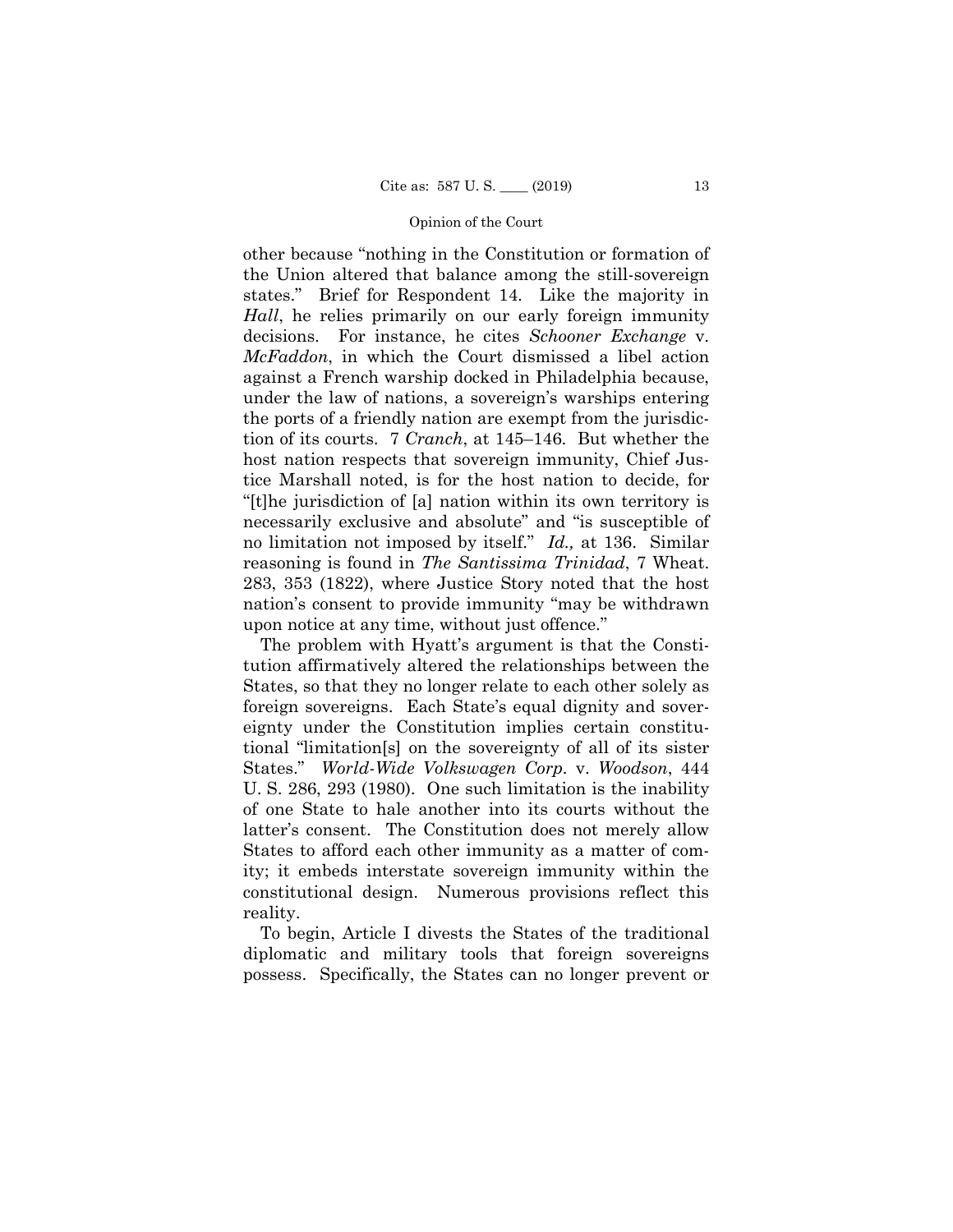remedy departures from customary international law because the Constitution deprives them of the independent power to lay imposts or duties on imports and exports, to enter into treaties or compacts, and to wage war. Compare Art. I, §10, with Declaration of Independence ¶4 (asserting the power to "levy War, conclude Peace, contract Alliances, [and] establish Commerce"); see *Kansas* v. *Colorado*, 185 U. S. 125, 143 (1902).

Article IV also imposes duties on the States not required by international law. The Court's Full Faith and Credit Clause precedents, for example, demand that state-court judgments be accorded full effect in other States and preclude States from "adopt[ing] any policy of hostility to the public Acts" of other States. *Hyatt II*, 578 U. S.*,* at \_\_\_ (slip op., at 5) (internal quotation marks omitted); see Art. IV, §1. States must also afford citizens of each State "all Privileges and Immunities of Citizens in the several States" and honor extradition requests upon "Demand of the executive Authority of the State" from which the fugitive fled. Art. IV, §2. Foreign sovereigns cannot demand these kinds of reciprocal responsibilities absent consent or compact. But the Constitution imposes them as part of its transformation of the States from a loose league of friendship into a perpetual Union based on the "fundamental principle of *equal* sovereignty among the States." *Shelby County* v. *Holder*, 570 U. S. 529, 544 (2013) (emphasis in original and internal quotation marks omitted).

The Constitution also reflects implicit alterations to the States' relationships with each other, confirming that they are no longer fully independent nations. See *New Hampshire* v. *Louisiana*, 108 U. S. 76, 90 (1883). For example, States may not supply rules of decision governing "disputes implicating the[ir] conflicting rights." *Texas Industries, Inc.* v. *Radcliff Materials, Inc.*, 451 U. S. 630, 641 (1981). Thus, no State can apply its own law to interstate disputes over borders, *Cissna* v. *Tennessee*, 246 U. S. 289,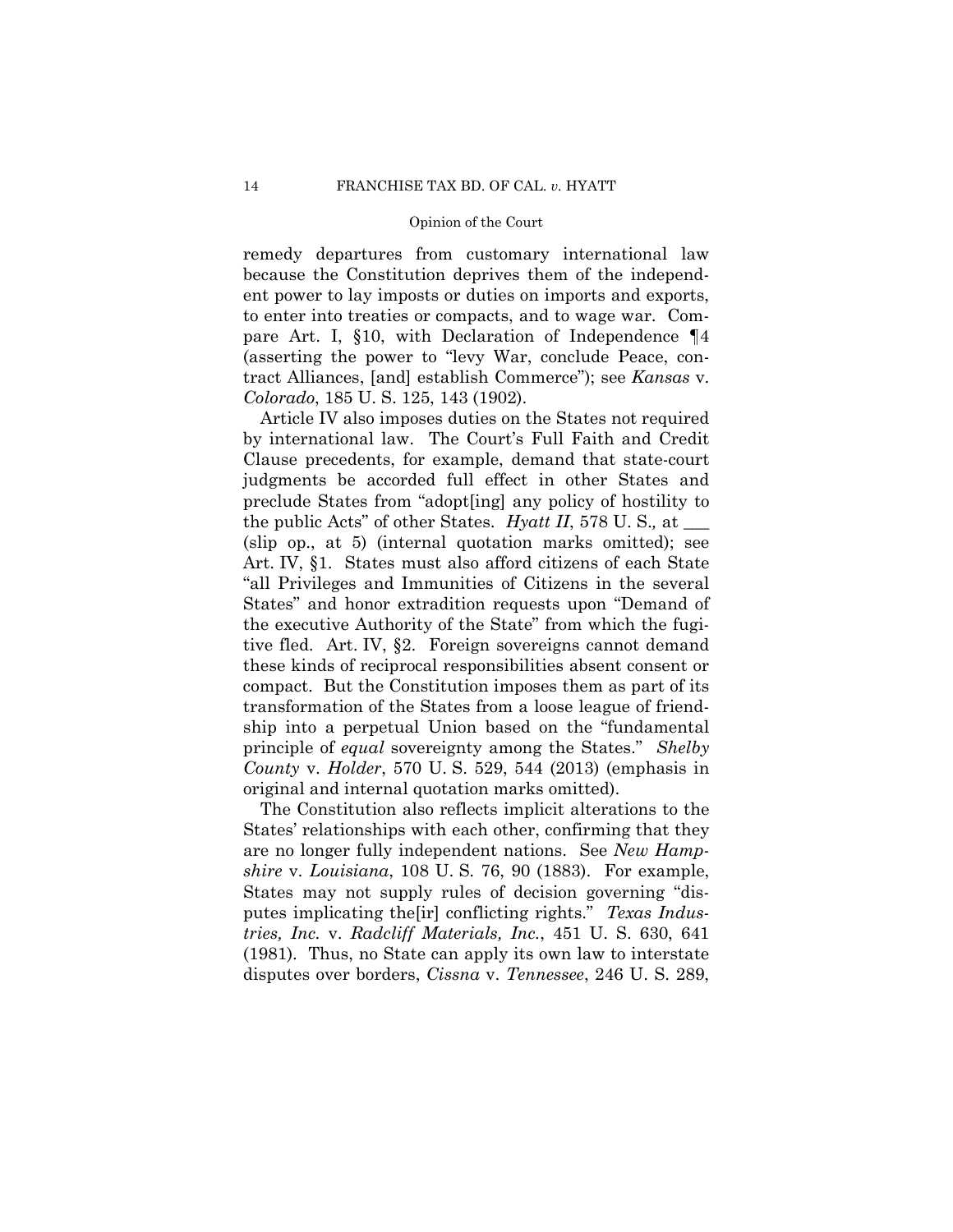295 (1918), water rights, *Hinderlider* v. *La Plata River & Cherry Creek Ditch Co.*, 304 U. S. 92, 110 (1938), or the interpretation of interstate compacts, *Petty* v. *Tennessee-Missouri Bridge Comm'n*, 359 U. S. 275, 278–279 (1959). The States would have had the raw power to apply their own law to such matters before they entered the Union, but the Constitution implicitly forbids that exercise of power because the "interstate . . . nature of the controversy makes it inappropriate for state law to control." *Texas Industries*, *supra*, at 641. Some subjects that were decided by pure "political power" before ratification now turn on federal "rules of law." *Rhode Island* v. *Massachusetts*, 12 Pet. 657, 737 (1838). See Clark, Federal Common Law: A Structural Reinterpretation, 144 U. Pa. L. Rev. 1245, 1322–1331 (1996).

Interstate sovereign immunity is similarly integral to the structure of the Constitution. Like a dispute over borders or water rights, a State's assertion of compulsory judicial process over another State involves a direct conflict between sovereigns. The Constitution implicitly strips States of any power they once had to refuse each other sovereign immunity, just as it denies them the power to resolve border disputes by political means. Interstate immunity, in other words, is "implied as an essential component of federalism." *Hall*, 440 U. S., at 430–431 (Blackmun, J., dissenting).

Hyatt argues that we should find no right to sovereign immunity in another State's courts because no constitutional provision explicitly grants that immunity. But this is precisely the type of "ahistorical literalism" that we have rejected when "interpreting the scope of the States' sovereign immunity since the discredited decision in *Chisholm*." *Alden*, 527 U. S., at 730; see *id.,* at 736 ("[T]he bare text of the Amendment is not an exhaustive description of the States' constitutional immunity from suit"). In light of our constitutional structure, the historical under-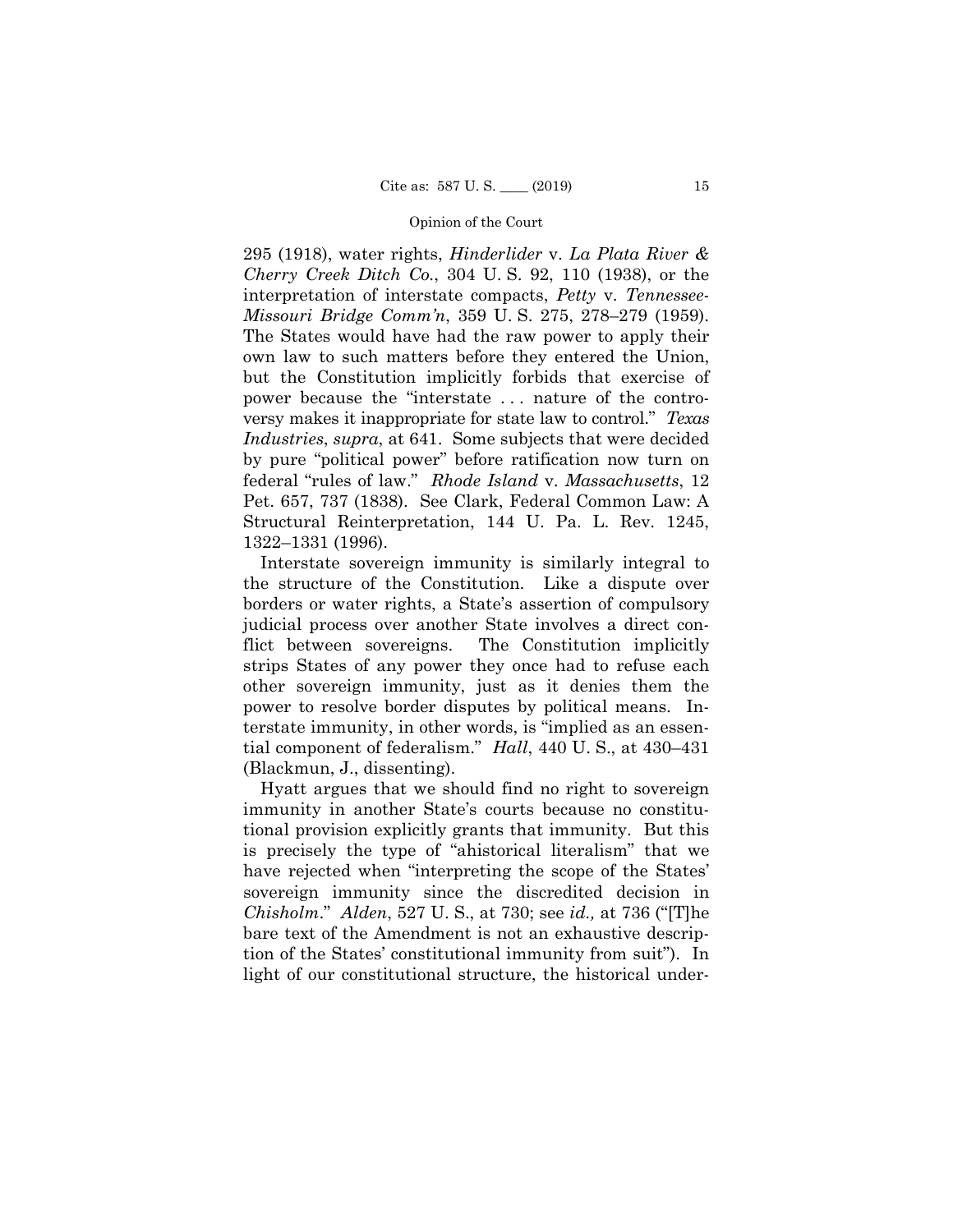standing of state immunity, and the swift enactment of the Eleventh Amendment after the Court departed from this understanding in *Chisholm*, "[i]t is not rational to suppose that the sovereign power should be dragged before a court." Elliot's Debates 555 (Marshall). Indeed, the spirited historical debate over Article III courts and the immediate reaction to *Chisholm* make little sense if the Eleventh Amendment were the only source of sovereign immunity and private suits against the States could already be brought in "partial, local tribunals." Elliot's Debates 532 (Madison). Nor would the Founders have objected so strenuously to a neutral federal forum for private suits against States if they were open to a State being sued in a different State's courts. Hyatt's view thus inverts the Founders' concerns about state-court parochialism. *Hall*, *supra*, at 439 (Rehnquist, J., dissenting).

Moreover, Hyatt's ahistorical literalism proves too much. There are many other constitutional doctrines that are not spelled out in the Constitution but are nevertheless implicit in its structure and supported by historical practice—including, for example, judicial review, *Marbury* v. *Madison*, 1 Cranch 137, 176–180 (1803); intergovernmental tax immunity, *McCulloch*, 4 Wheat., at 435–436; executive privilege, *United States* v. *Nixon*, 418 U. S. 683, 705–706 (1974); executive immunity, *Nixon* v. *Fitzgerald*, 457 U. S. 731, 755–758 (1982); and the President's removal power, *Myers* v. *United States*, 272 U. S. 52, 163–164 (1926). Like these doctrines, the States' sovereign immunity is a historically rooted principle embedded in the text and structure of the Constitution.

 $\mathcal{C}$ 

With the historical record and precedent against him, Hyatt defends *Hall* on the basis of *stare decisis*. But *stare decisis* is "'not an inexorable command,'" *Pearson* v. *Callahan*, 555 U. S. 223, 233 (2009), and we have held that it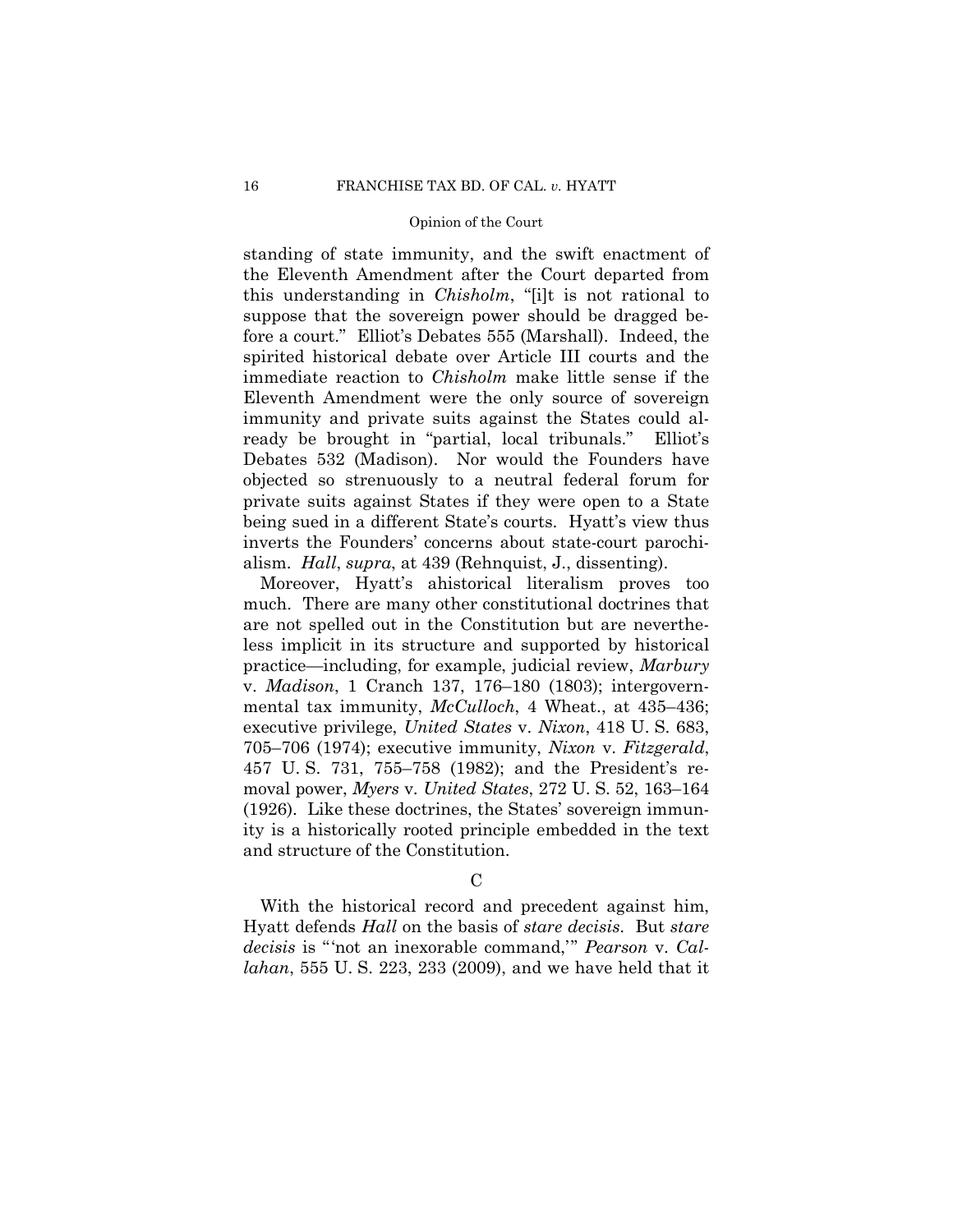is "at its weakest when we interpret the Constitution because our interpretation can be altered only by constitutional amendment," *Agostini* v. *Felton*, 521 U. S. 203, 235 (1997). The Court's precedents identify a number of factors to consider, four of which warrant mention here: the quality of the decision's reasoning; its consistency with related decisions; legal developments since the decision; and reliance on the decision. See *Janus* v. *State, County, and Municipal Employees*, 585 U. S. \_\_\_, \_\_\_–\_\_\_ (2018) (slip op., at 34–35); *United States* v. *Gaudin*, 515 U. S. 506, 521 (1995).

The first three factors support our decision to overrule *Hall*.We have already explained that *Hall* failed to account for the historical understanding of state sovereign immunity and that it failed to consider how the deprivation of traditional diplomatic tools reordered the States' relationships with one another. We have also demonstrated that *Hall* stands as an outlier in our sovereignimmunity jurisprudence, particularly when compared to more recent decisions.

As to the fourth factor, we acknowledge that some plaintiffs, such as Hyatt, have relied on *Hall* by suing sovereign States. Because of our decision to overrule *Hall*, Hyatt unfortunately will suffer the loss of two decades of litigation expenses and a final judgment against the Board for its egregious conduct. But in virtually every case that overrules a controlling precedent, the party relying on that precedent will incur the loss of litigation expenses and a favorable decision below. Those case-specific costs are not among the reliance interests that would persuade us to adhere to an incorrect resolution of an important constitutional question.

\* \* \*

*Nevada* v. *Hall* is irreconcilable with our constitutional structure and with the historical evidence showing a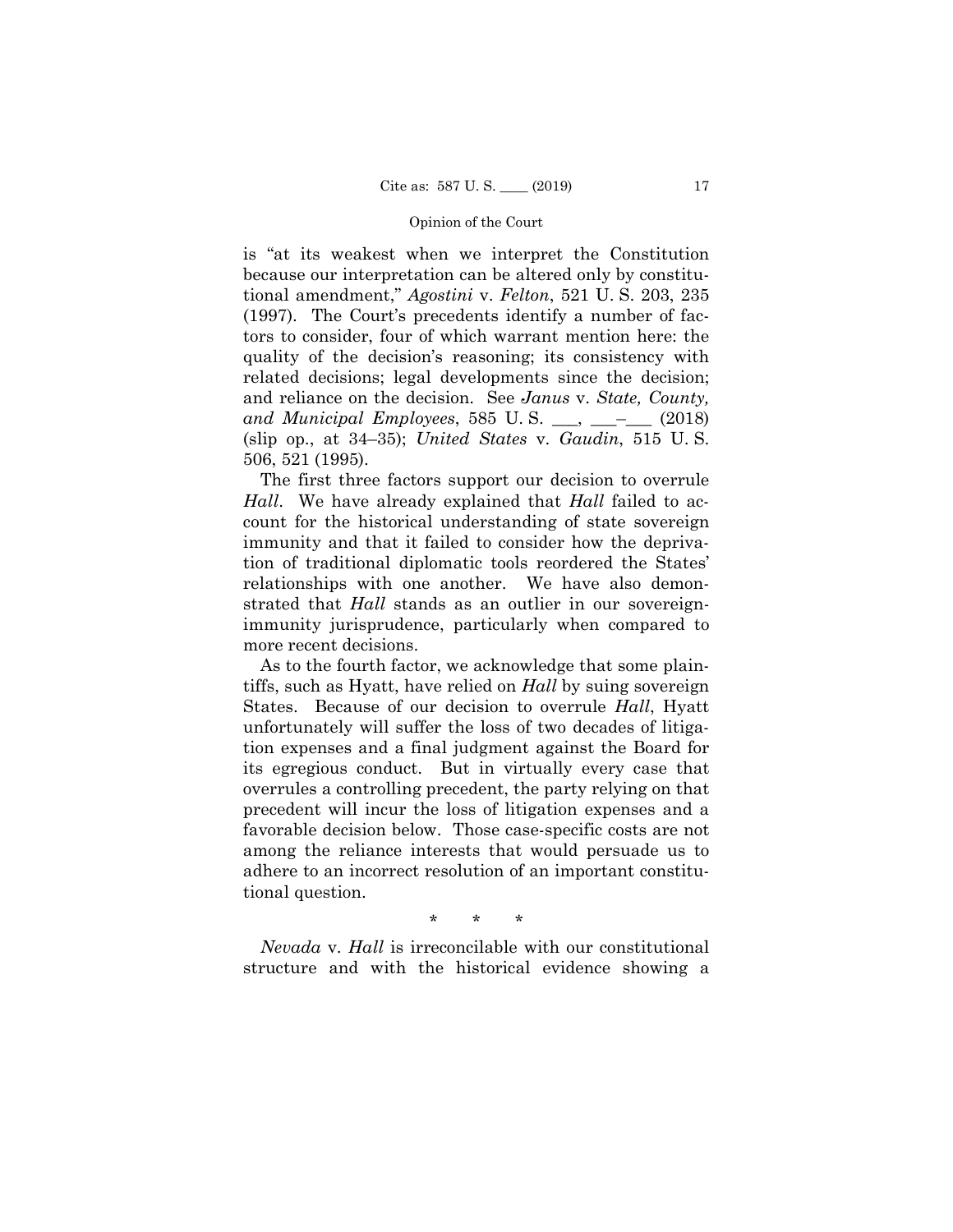widespread preratification understanding that States retained immunity from private suits, both in their own courts and in other courts. We therefore overrule that decision. Because the Board is thus immune from Hyatt's suit in Nevada's courts, the judgment of the Nevada Supreme Court is reversed, and the case is remanded for proceedings not inconsistent with this opinion.

*It is so ordered.*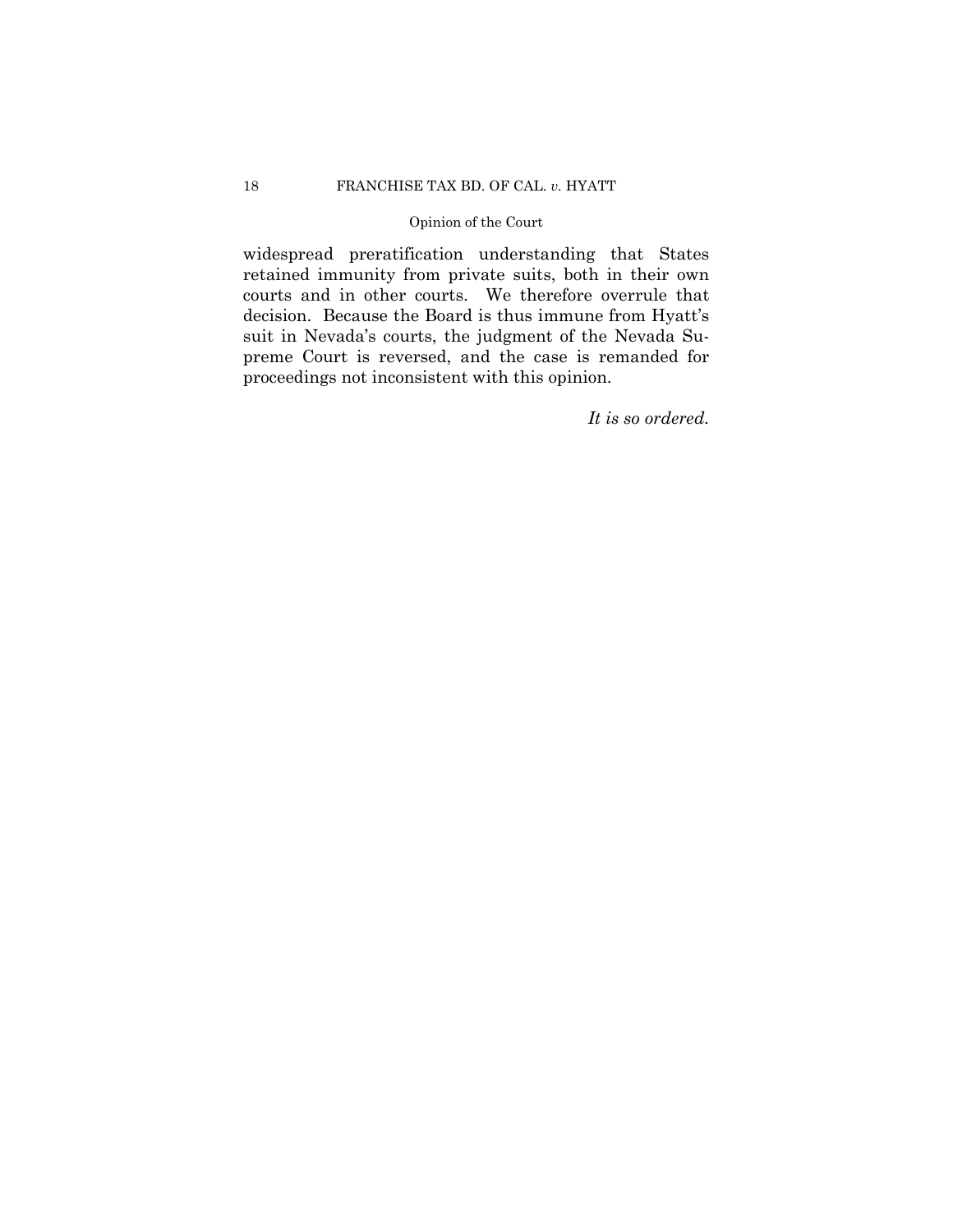# **SUPREME COURT OF THE UNITED STATES**  $\overline{\phantom{a}}$  , where  $\overline{\phantom{a}}$

#### No. 17–1299  $\overline{\phantom{a}}$  , where  $\overline{\phantom{a}}$

# FRANCHISE TAX BOARD OF CALIFORNIA, PETITIONER *v.* GILBERT P. HYATT

# ON WRIT OF CERTIORARI TO THE SUPREME COURT OF NEVADA

#### [May 13, 2019]

 JUSTICE BREYER, with whom JUSTICE GINSBURG, JUSTICE SOTOMAYOR, and JUSTICE KAGAN join, dissenting.

Can a private citizen sue one State in the courts of another? Normally the answer to this question is no, because the State where the suit is brought will choose to grant its sister States immunity. But the question here is whether the Federal Constitution *requires* each State to grant its sister States immunity, or whether the Constitution instead *permits* a State to grant or deny its sister States immunity as it chooses.

We answered that question 40 years ago in *Nevada* v. *Hall*, 440 U. S. 410 (1979). The Court in *Hall* held that the Constitution took the permissive approach, leaving it up to each State to decide whether to grant or deny its sister States sovereign immunity. Today, the majority takes the contrary approach—the absolute approach—and overrules *Hall.* I can find no good reason to overrule *Hall*, however, and I consequently dissent.

*Hall* involved a suit brought by a California resident against the State of Nevada in the California courts. We rejected the claim that the Constitution entitled Nevada to absolute immunity. We first considered the immunity that States possessed as independent sovereigns before

I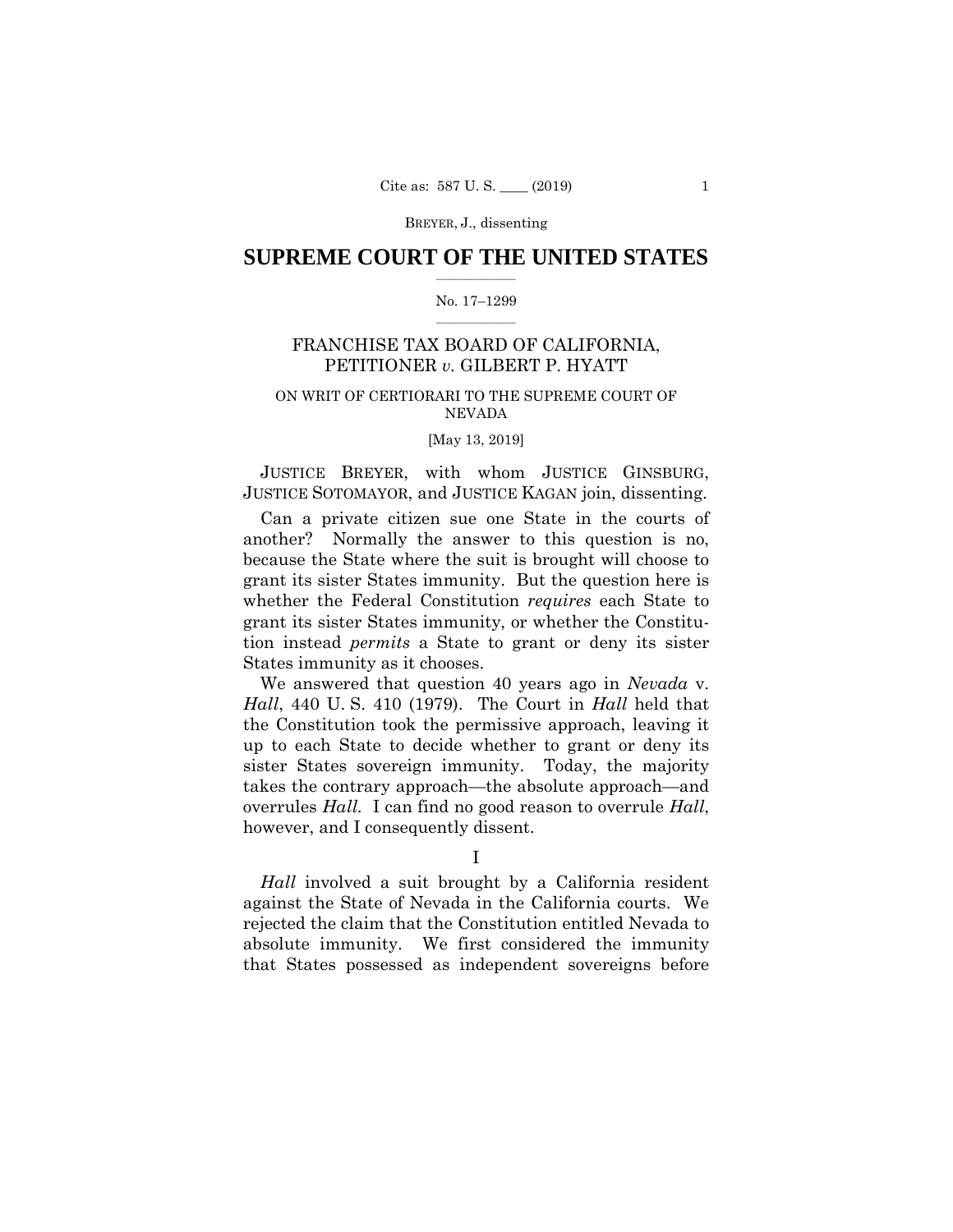the Constitution was ratified. And we then asked whether ratification of the Constitution altered the principles of state sovereign immunity in any relevant respect. At both steps, we concluded, the relevant history and precedent refuted the claim that States are entitled to absolute immunity in each other's courts.

### A

*Hall* first considered the immunity that States possessed before ratification. "States considered themselves fully sovereign nations" during this period, *ante*, at 6, and the Court in *Hall* therefore asked whether sovereign nations would have enjoyed absolute immunity in each other's courts at the time of our founding.

The answer was no. At the time of the founding, nations granted other nations sovereign immunity in their courts not as a matter of legal obligation but as a matter of choice, *i.e.*, of comity or grace or consent. Foreign sovereign immunity was a doctrine "of implied consent by the territorial sovereign . . . deriving from standards of public morality, fair dealing, reciprocal self-interest, and respect." *National City Bank of N. Y.* v. *Republic of China*, 348 U. S. 356, 362 (1955). Since customary international law made the matter one of choice, a nation could withdraw that sovereign immunity if it so chose.

 This Court took that view of foreign sovereign immunity in two founding-era decisions that forecast the result in *Hall*. In *Schooner Exchange* v. *McFaddon*, 7 Cranch 116 (1812), when considering whether an American citizen could impose a lien upon a French warship, Chief Justice John Marshall wrote for the Court that international law did not *require* the United States to grant France sovereign immunity. Any such requirement, he reasoned, "would imply a diminution" of American "sovereignty." *Id.*, at 136. Instead, Chief Justice Marshall observed that any "exceptions" to "the full and complete power of a na-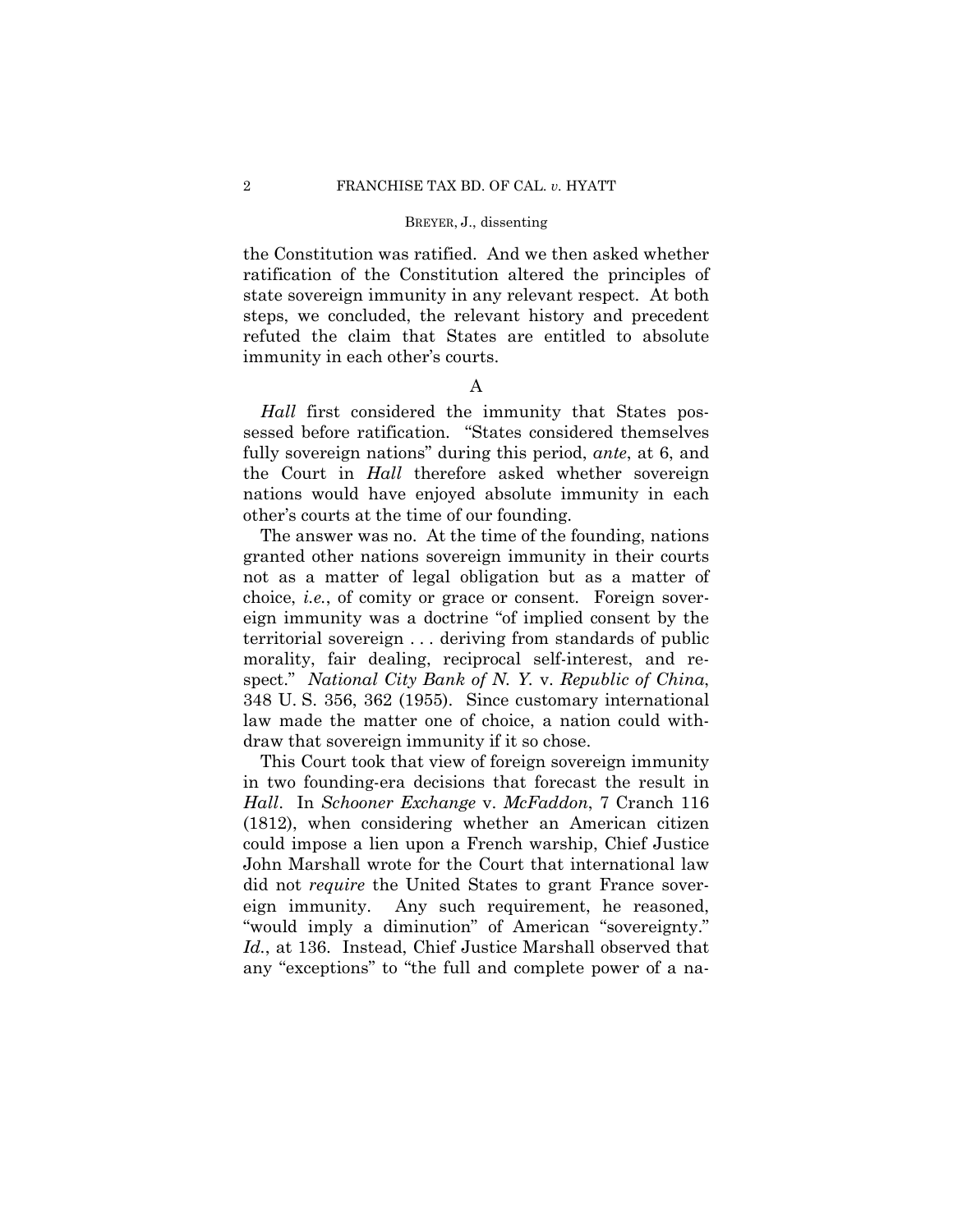tion within its own territories, must be traced up to *the consent of the nation itself*" and "can flow from no other legitimate source." *Ibid.* (emphasis added).

The Court ultimately held in *Schooner Exchange* that the United States had consented implicitly to give immunity to the French warship. See *id.*, at 147. But that was because "national ships of war, entering the port of a friendly power open for their reception, [we]re to be considered as exempted by the consent of that power from its jurisdiction." *Id.,* at 145–146. And the Chief Justice was careful to note that this implication of consent could be "destroy[ed]" in various ways, including by subjecting the foreign nation "to the ordinary tribunals." *Id.,* at 146.

Ten years later, in *The Santissima Trinidad*, 7 Wheat. 283 (1822), this Court unanimously reaffirmed *Schooner Exchange*'s conclusion that foreign sovereign immunity was not an absolute right. The Court in *Santissima Trinidad* was called upon to determine whether the cargo of an Argentine ship, found in Baltimore Harbor, was immune from seizure. The ship's commander asserted that Argentina had an absolute right to immunity from suit, claiming that "no sovereign is answerable for his acts to the tribunals of any foreign sovereign." *Id.*, at 352. But Justice Joseph Story, writing for the Court, squarely rejected the "notion that a foreign sovereign had an absolute right, in virtue of his sovereignty, to an exemption of his property from the local jurisdiction of another sovereign, when it came within his territory." *Ibid.* Rather, any exception to jurisdiction, including sovereign immunity, "stands upon principles of public comity and convenience, and arises from the presumed consent or license of nations." *Id.,* at 353. Accordingly, Justice Story explained, the right to assert sovereign immunity "*may be withdrawn upon notice at any time, without just offence*." *Ibid.* (emphasis added). Justice Story then held that the Argentine ship's cargo was not immune from seizure. *Id.,* at 354.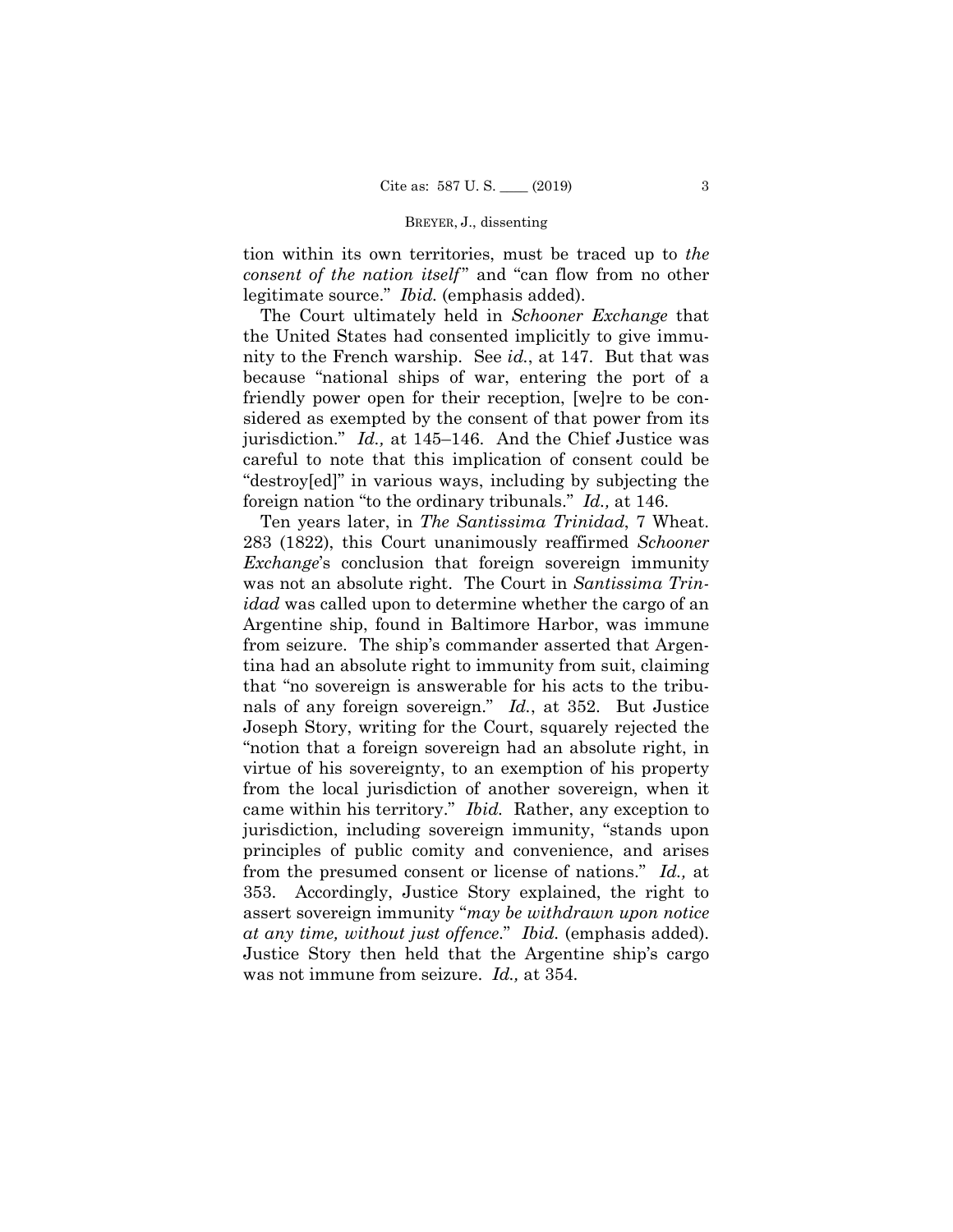The Court in *Hall* relied on this reasoning. See 440 U. S., at 416–417. Drawing on the comparison to foreign nations, the Court in *Hall* emphasized that California had made a sovereign decision not to "exten[d] immunity to Nevada as a matter of comity." *Id.,* at 418. Unless some constitutional rule required California to grant immunity that it had chosen to withhold, the Court "ha[d] no power to disturb the judgment of the California courts." *Ibid.*

B

 The Court in *Hall* next held that ratification of the Constitution did not alter principles of state sovereign immunity in any relevant respect. The Court concluded that express provisions of the Constitution—such as the Eleventh Amendment and the Full Faith and Credit Clause of Article IV—did not require States to accord each other sovereign immunity. See *id.*, at 418–424. And the Court held that nothing "implicit in the Constitution" treats States differently in respect to immunity than international law treats sovereign nations. *Id.,* at 418; see also *id.,* at 424–427.

To the contrary, the Court in *Hall* observed that an express provision of the Constitution undermined the assertion that States were absolutely immune in each other's courts. Unlike suits brought against a State in the State's own courts, *Hall* noted, a suit against a State in the courts of a different State "necessarily implicates the power and authority of" both States. *Id.*, at 416. The defendant State has a sovereign interest in immunity from suit, while the forum State has a sovereign interest in defining the jurisdiction of its own courts. The Court in *Hall* therefore justified its decision in part by reference to "the Tenth Amendment's reminder that powers not delegated to the Federal Government nor prohibited to the States are reserved to the States or to the people." *Id.*, at 425. Compelling States to grant immunity to their sister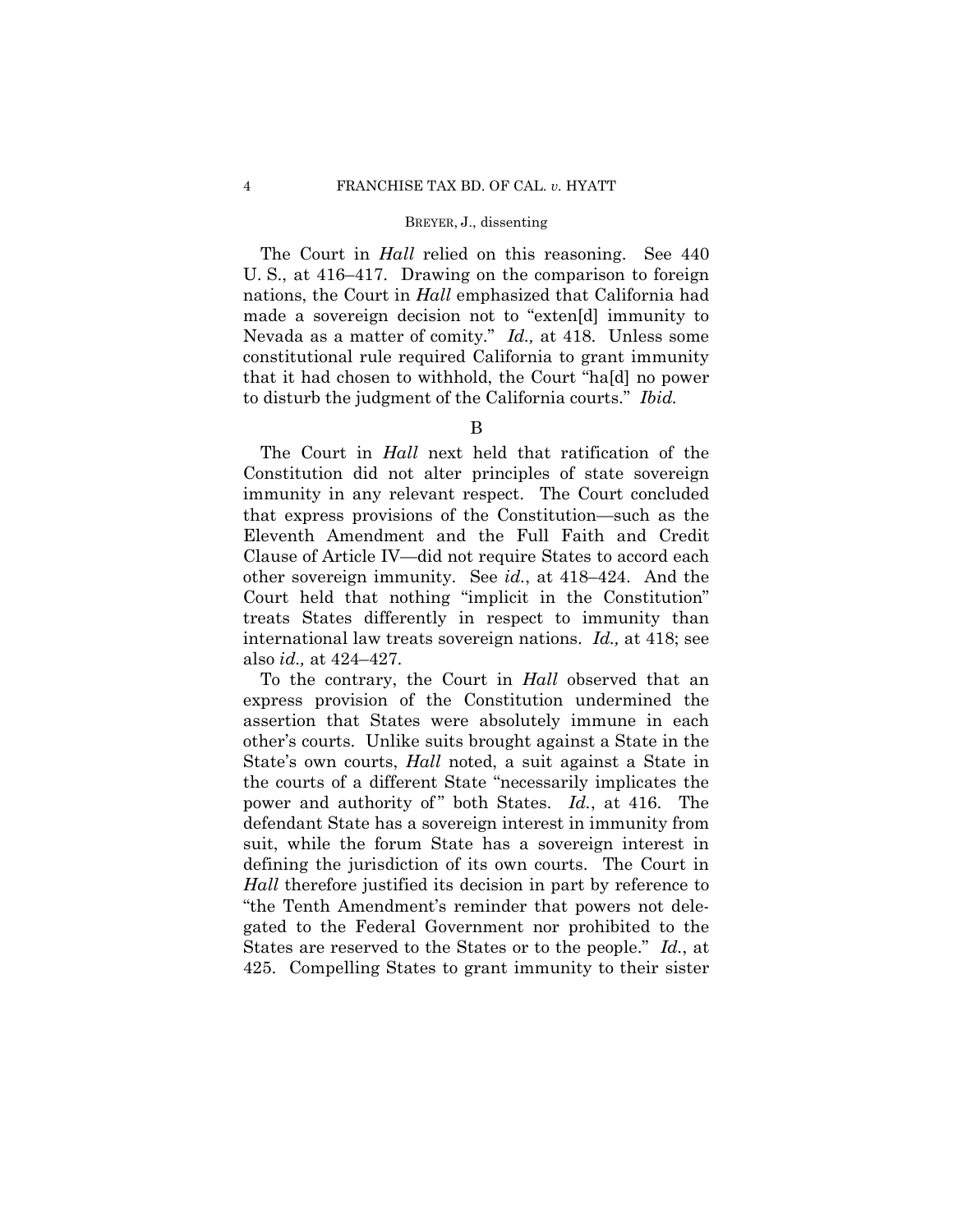States would risk interfering with sovereign rights that the Tenth Amendment leaves to the States.

To illustrate that principle, *Hall* cited *Georgia* v. *Chattanooga*, 264 U. S. 472 (1924), which concerned condemnation proceedings brought by a municipality against property owned by a neighboring State. See *Hall*, 440 U. S., at 426, n. 29. The Court in *Chattanooga* held that one State (Georgia) that had purchased property for a railroad in a neighboring State (Tennessee) could not exempt itself from the eminent domain power of the Tennessee city in which the property was located. 264 U. S., at 480. The reason was obvious: "The power of eminent domain is an attribute of sovereignty," and Tennessee did not surrender that sovereign power simply by selling land to Georgia. *Ibid.* In light of the competing sovereignty interests on both sides of the matter, the Court in *Chattanooga* found no basis to interpose a federally mandated resolution.

Similar reasoning applied in *Hall*. Mandating absolute interstate immunity "by inference from the structure of our Constitution and nothing else" would "intru[de] on the sovereignty of the States—and the power of the people—in our Union." 440 U. S., at 426–427.

# II

The majority disputes both *Hall*'s historical conclusion regarding state immunity before ratification and its conclusion that the Constitution did not alter that immunity. But I do not find the majority's arguments convincing.

# A

The majority asserts that before ratification "it was well settled that States were immune under both the common law and the law of nations." *Ante*, at 9. The majority thus maintains that States were exempt from suit in each other's courts.

But the question in *Hall* concerned the *basis* for that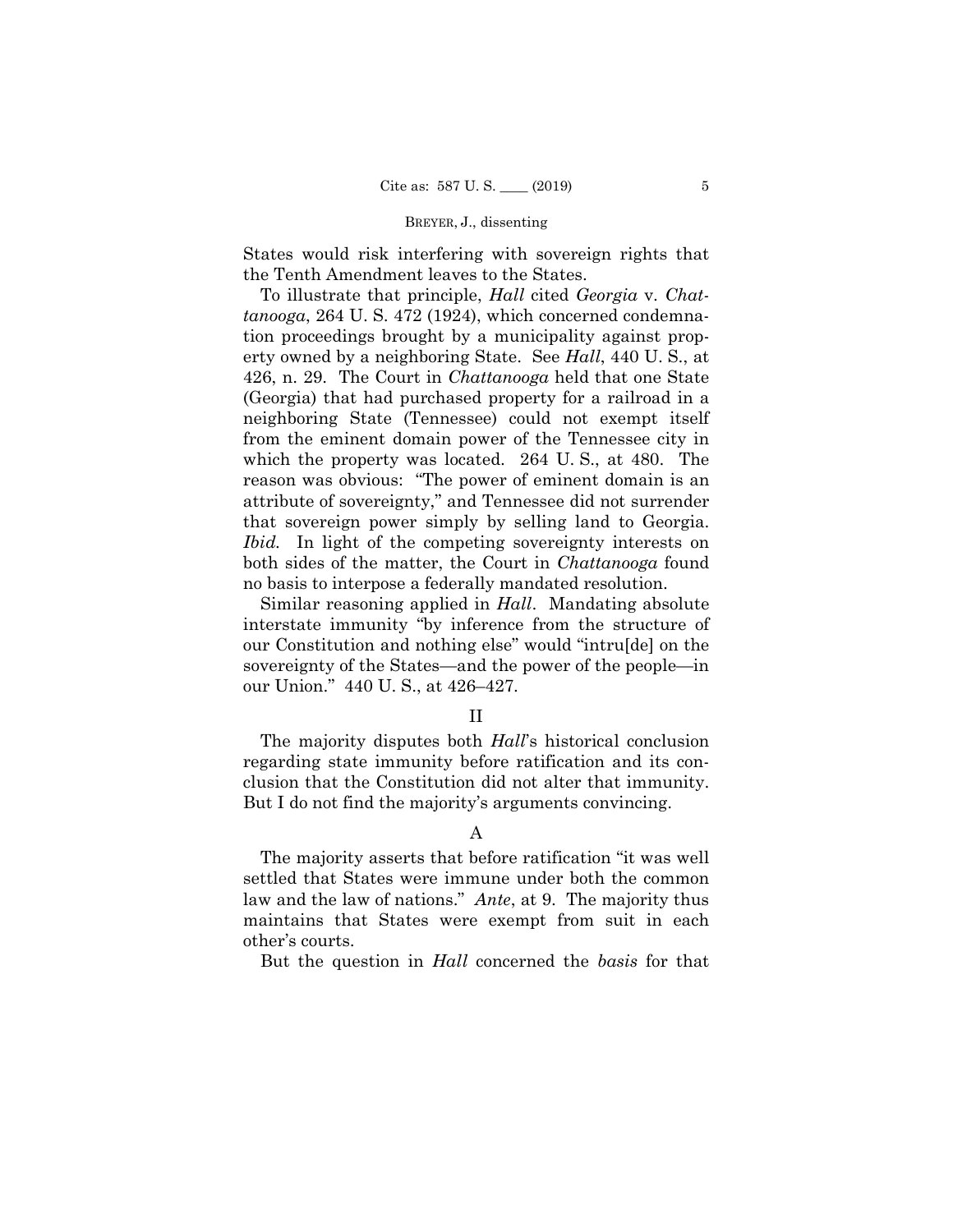exemption. Did one sovereign have an absolute right to an exemption from the jurisdiction of the courts of another, or was that exemption a customary matter, a matter of consent that a sovereign might withdraw? As to that question, nothing in the majority's opinion casts doubt on *Hall*'s conclusion that States—like foreign nations—were accorded immunity as a matter of consent rather than absolute right.

 The majority refers to "the founding era's foremost expert on the law of nations," Emer de Vattel, who stated that a "sovereign is 'exempt from all foreign jurisdiction.'" *Ante*, at 7 (quoting 4 E. de Vattel, The Law of Nations 486 (J. Chitty ed. 1883) (Vattel); alterations omitted). But Vattel made clear that the source of a sovereign's immunity in a foreign sovereign's courts is the "'consen[t]'" of the foreign sovereign, which, he added, reflects a "'tacit convention'" among nations. *Schooner Exchange*, 7 Cranch, at 143 (quoting 4 Vattel 472). And *Schooner Exchange* and *Santissima Trinidad* underscore that such a tacit convention can be rejected, and that consent can be "withdrawn upon notice at any time." *Santissima Trinidad*, 7 Wheat., at 353.

The majority also draws on statements of the Founders concerning the importance of sovereign immunity generally. But, as *Hall* noted, those statements concerned matters entirely distinct from the question of state immunity at issue here. Those statements instead "concerned questions of *federal*-*court* jurisdiction and the extent to which the States, by ratifying the Constitution and creating federal courts, had authorized suits against themselves in those courts." 440 U. S., at 420–421 (emphasis added). That issue was "a matter of importance in the early days of independence," for it concerned the ability of holders of Revolutionary War debt owed by States to collect that debt in a federal forum. *Id.,* at 418. There is no evidence that the Founders who made those statements intended to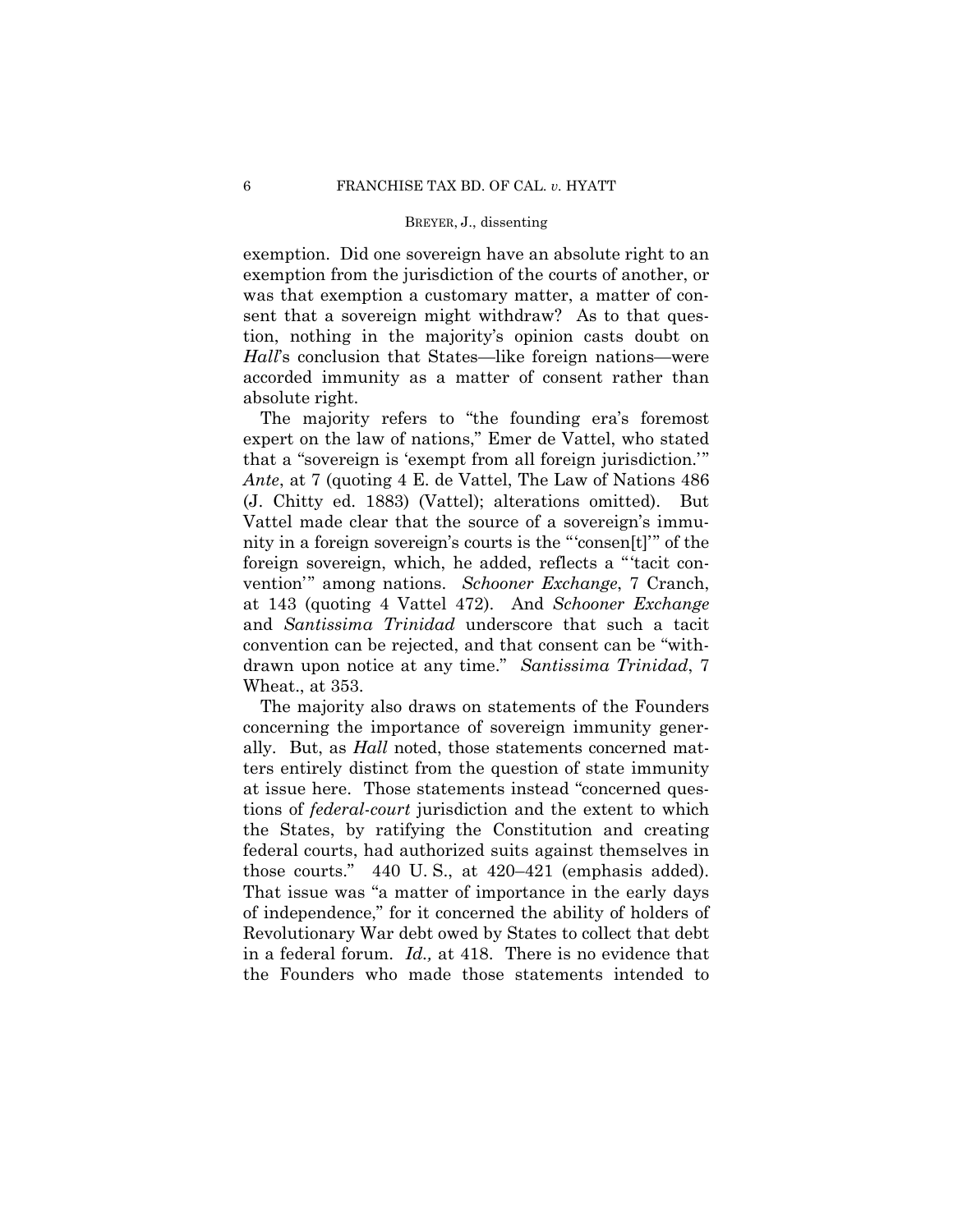express views on the question before us. And it seems particularly unlikely that John Marshall, one of those to whom the Court refers, see *ante*, at 10–11, would have held views of the law in respect to States that he later repudiated in respect to sovereign nations.

The majority cites *Nathan* v. *Virginia*, 1 Dall. 77, n. (C. P. Phila. Cty. 1781). As the majority points out, that case involved a Pennsylvania citizen who filed a suit in Pennsylvania's courts seeking to attach property belonging to Virginia. The Pennsylvania Court of Common Pleas accepted Virginia's claim of sovereign immunity and dismissed the suit. But it did so only after "delegates in Congress from Virginia . . . applied to the supreme executive council of Pennsylvania" for immunity, and Pennsylvania's Attorney General, representing its Executive, asked the court to dismiss the case. *Id.,* at 78, n. The Pennsylvania court thus granted immunity only after Virginia "followed the usual diplomatic course." Pfander, Rethinking the Supreme Court's Original Jurisdiction in State-Party Cases, 82 Cal. L. Rev. 555, 585 (1994). Given the participation of Pennsylvania's Executive in this diplomatic matter, the case likely involved Pennsylvania's consent to a claim of sovereign immunity, rather than a view that Virginia had an absolute right to immunity.

B

The majority next argues that "the Constitution affirmatively altered the relationships between the States" by giving them immunity that they did not possess when they were fully independent. *Ante*, at 13. The majority thus maintains that, whatever the nature of state immunity before ratification, the Constitution accorded States an absolute immunity that they did not previously possess.

The most obvious problem with this argument is that no provision of the Constitution gives States absolute immunity in each other's courts. The majority does not attempt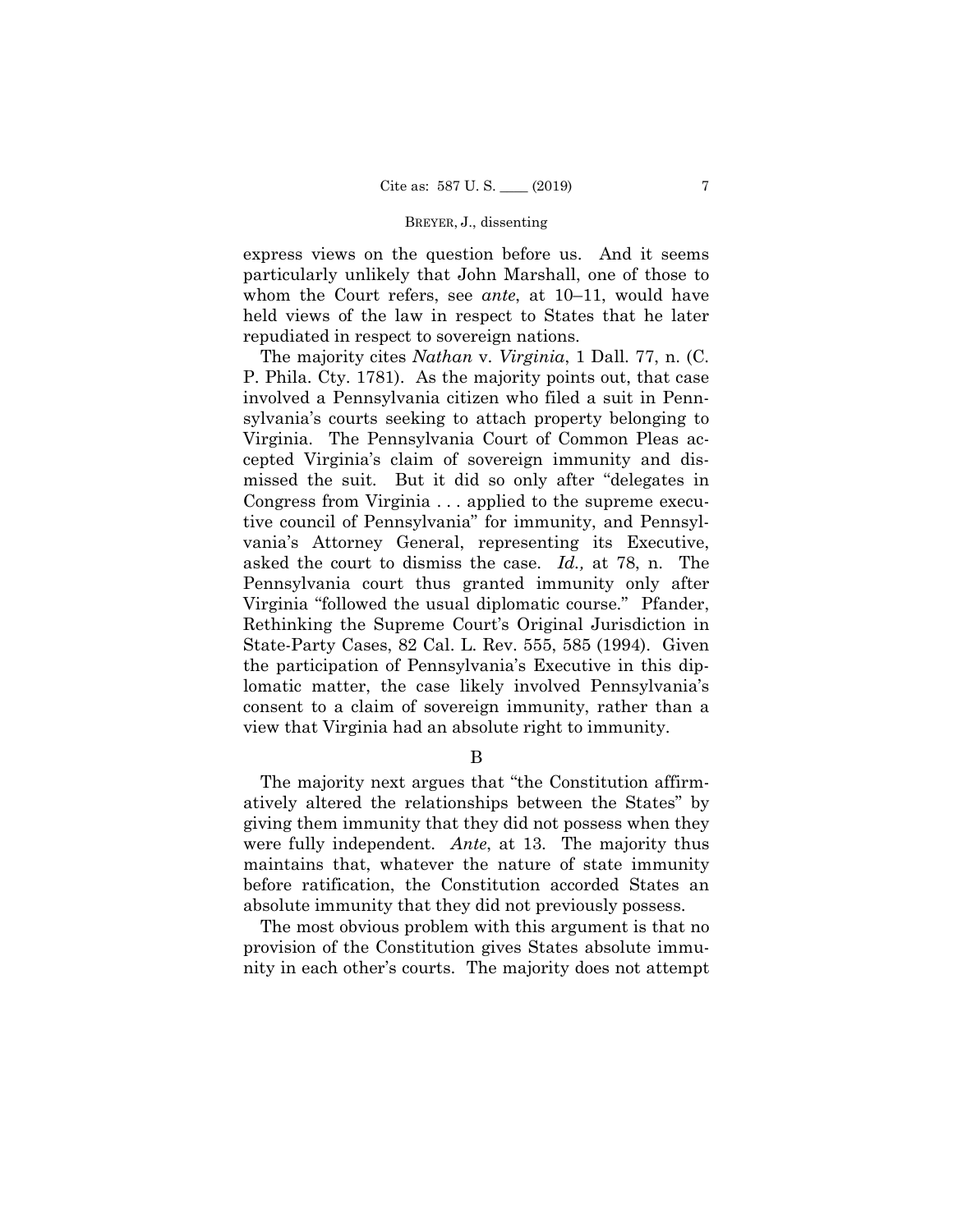to situate its newfound constitutional immunity in any provision of the Constitution itself. Instead, the majority maintains that a State's immunity in other States' courts is "implicit" in the Constitution, *ante*, at 16, "embed[ded] . . . within the constitutional design," *ante*, at 13*,* and reflected in "'the plan of the Convention,'" *ante*, at 9. See also *Hall*, 440 U. S., at 430 (Blackmun, J., dissenting) (arguing that immunity in this context is found "not in an express provision of the Constitution but in a guarantee that is implied as an essential component of federalism").

I agree with today's majority and the dissenters in *Hall*  that the Constitution contains implicit guarantees as well as explicit ones. But, as I have previously noted, concepts like the "constitutional design" and "plan of the Convention" are "highly abstract, making them difficult to apply"—at least absent support in "considerations of history, of constitutional purpose, or of related consequence." *Federal Maritime Comm'n* v. *South Carolina Ports Authority*, 535 U. S. 743, 778 (2002) (BREYER, J., dissenting). Such concepts "invite differing interpretations at least as much as do the Constitution's own broad liberty-protecting phrases" such as "'due process'" and "'liberty,'" and "they suffer the additional disadvantage that they do not actually appear anywhere in the Constitution." *Ibid.*

At any rate, I can find nothing in the "plan of the Convention" or elsewhere to suggest that the Constitution converted what had been the customary practice of extending immunity by consent into an absolute federal requirement that no State could withdraw. None of the majority's arguments indicates that the Constitution accomplished any such transformation.

 The majority argues that the Constitution sought to preserve States' "equal dignity and sovereignty." *Ante*, at 13.That is true, but tells us nothing useful here. When a citizen brings suit against one State in the courts of another, both States have strong sovereignty-based interests.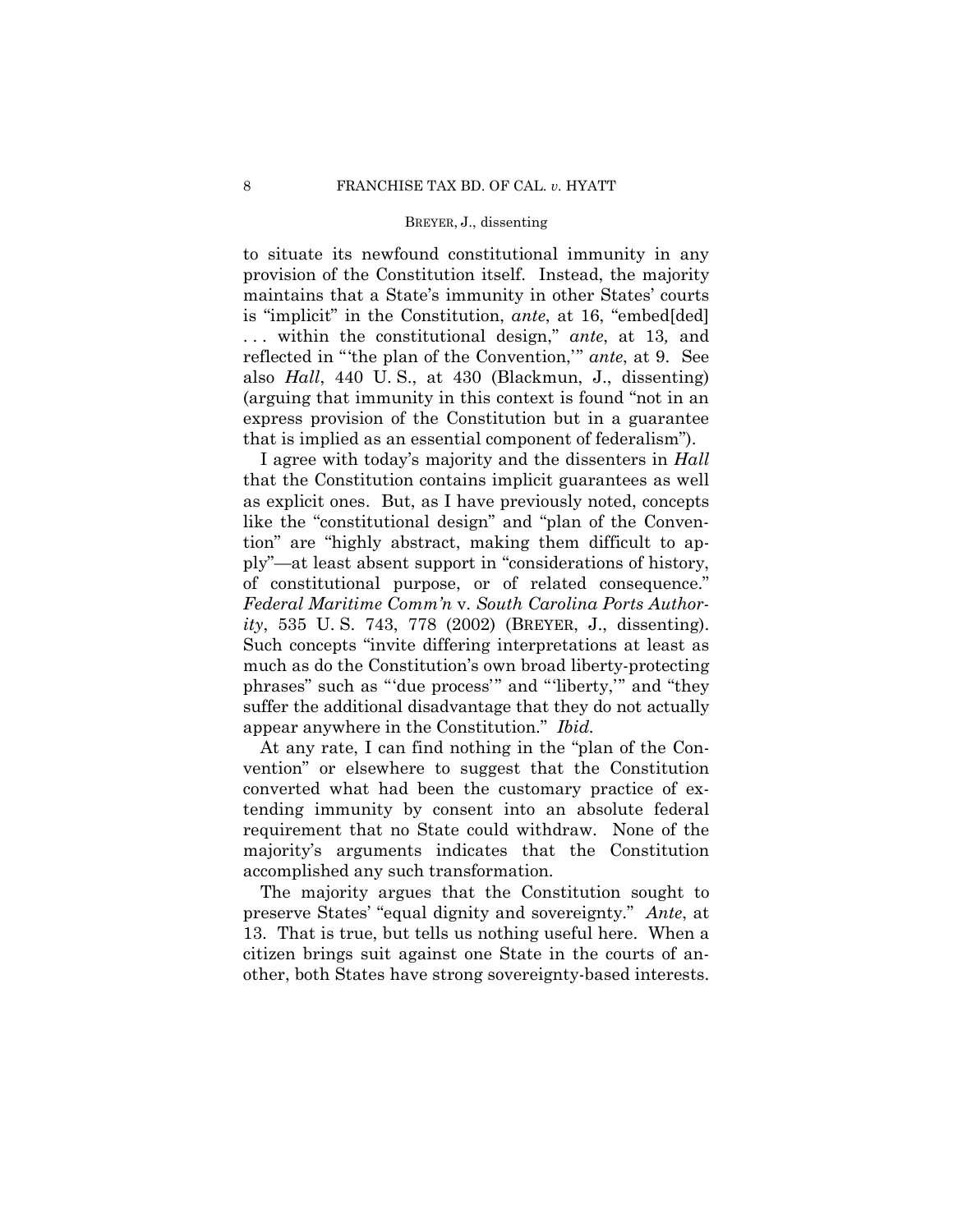In contrast to a State's power to assert sovereign immunity in its own courts, sovereignty interests here lie on both sides of the constitutional equation.

 The majority also says—also correctly—that the Constitution demanded that States give up certain sovereign rights that they would have retained had they remained independent nations. From there the majority infers that the Constitution must have implicitly given States immunity in each other's courts to provide protection that they gave up when they entered the Federal Union.

But where the Constitution alters the authority of States vis-à-vis other States, it tends to do so explicitly. The Import-Export Clause cited by the majority, for example, creates "harmony among the States" by preventing them from "burden[ing] commerce . . . among themselves." *Michelin Tire Corp.* v. *Wages*, 423 U. S. 276, 283, 285 (1976). The Full Faith and Credit Clause, also invoked by the majority, prohibits States from adopting a "policy of hostility to the public Acts" of another State. *Franchise Tax Bd. of Cal.* v. *Hyatt*, 578 U. S. \_\_\_, \_\_\_ (2016) (slip op., at 2). By contrast, the Constitution says nothing explicit about interstate sovereign immunity.

Nor does there seem to be any need to create implicit constitutional protections for States. As the history of this case shows, the Constitution's express provisions seem adequate to prohibit one State from treating its sister States unfairly—even if the State permits suits against its sister States in its courts. See *id.*, at \_\_\_ (slip op., at 4) (holding that the Full Faith and Credit Clause prohibits Nevada from subjecting the Board to greater liability than Nevada would impose upon its own agency in similar circumstances).

 The majority may believe that the distinction between permissive and absolute immunity was too nuanced for the Framers. The Framers might have understood that most nations did in fact allow other nations to assert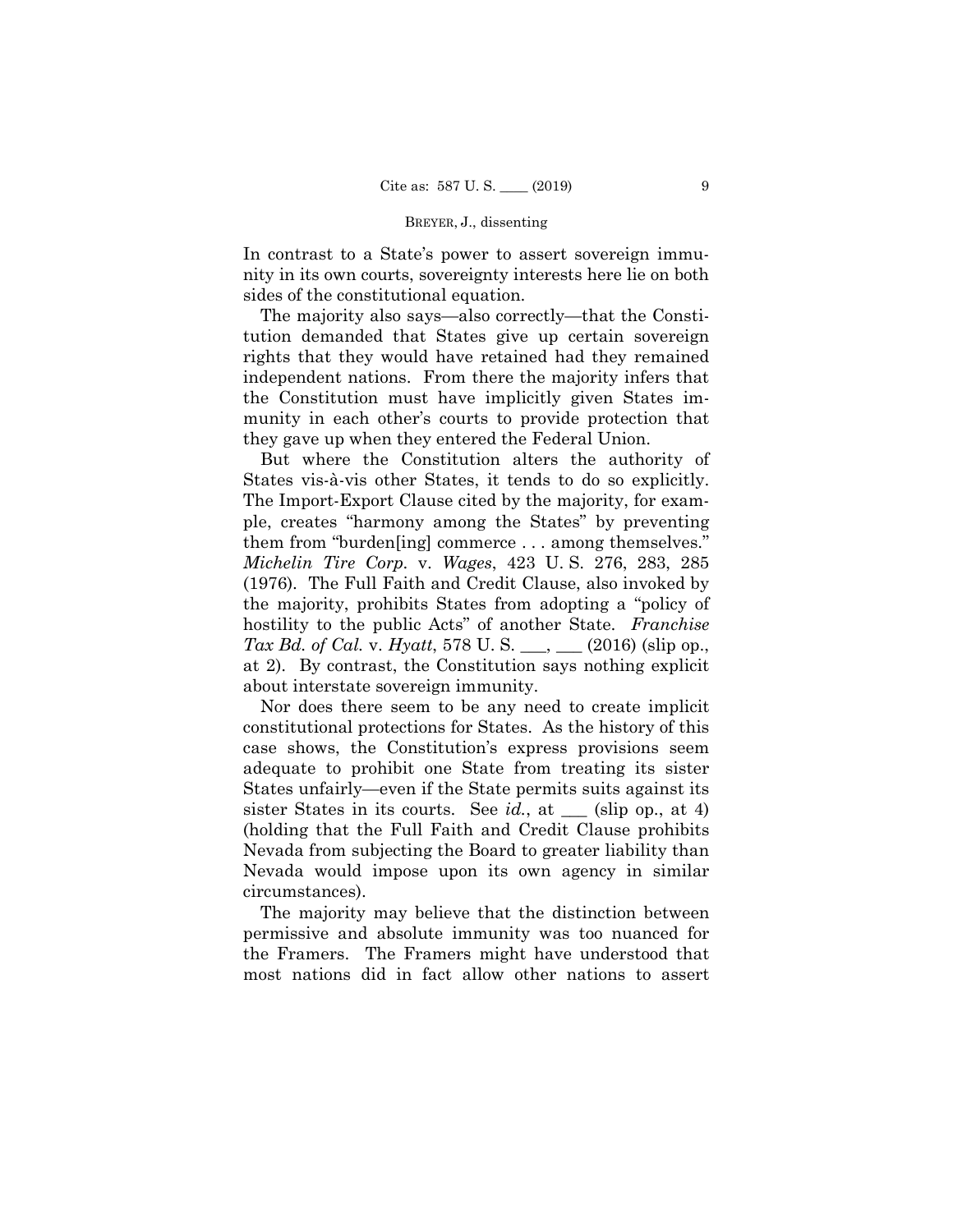sovereign immunity in their courts. And they might have stopped there, ignoring the fact that, under international law, a nation had the sovereign power to change its mind.

But there is simply nothing in the Constitution or its history to suggest that anyone reasoned in that way. No constitutional language supports that view. Chief Justice Marshall, Justice Story, and the Court itself took a somewhat contrary view without mentioning the matter. And there is no strong reason for treating States differently than foreign nations in this context. Why would the Framers, silently and without any evident reason, have transformed sovereign immunity from a permissive immunity predicated on comity and consent into an absolute immunity that States must accord one another? The Court in *Hall* could identify no such reason. Nor can I.

# III

In any event, *stare decisis* requires us to follow *Hall*, not overrule it. See *Planned Parenthood of Southeastern Pa.* v. *Casey*, 505 U. S. 833, 854–855 (1992); see also *Kimble* v. *Marvel Entertainment, LLC*, 576 U.S. \_\_\_, \_\_\_– (2015) (slip op., at 7–8). Overruling a case always requires "'special justification.'" *Kimble*, 576 U. S., at \_\_\_ (slip op., at 8). What could that justification be in this case? The majority does not find one.

The majority believes that *Hall* was wrongly decided. But "an argument that we got something wrong—even a good argument to that effect—cannot by itself justify scrapping settled precedent." *Kimble*, 576 U.S., at (slip op., at 8). Three dissenters in *Hall* also believed that *Hall* was wrong, but they recognized that the Court's opinion was "plausible." 440 U. S., at 427 (opinion of Blackmun, J.). While reasonable jurists might disagree about whether *Hall* was correct, that very fact—that *Hall*  is not obviously wrong—shows that today's majority is obviously wrong to overrule it.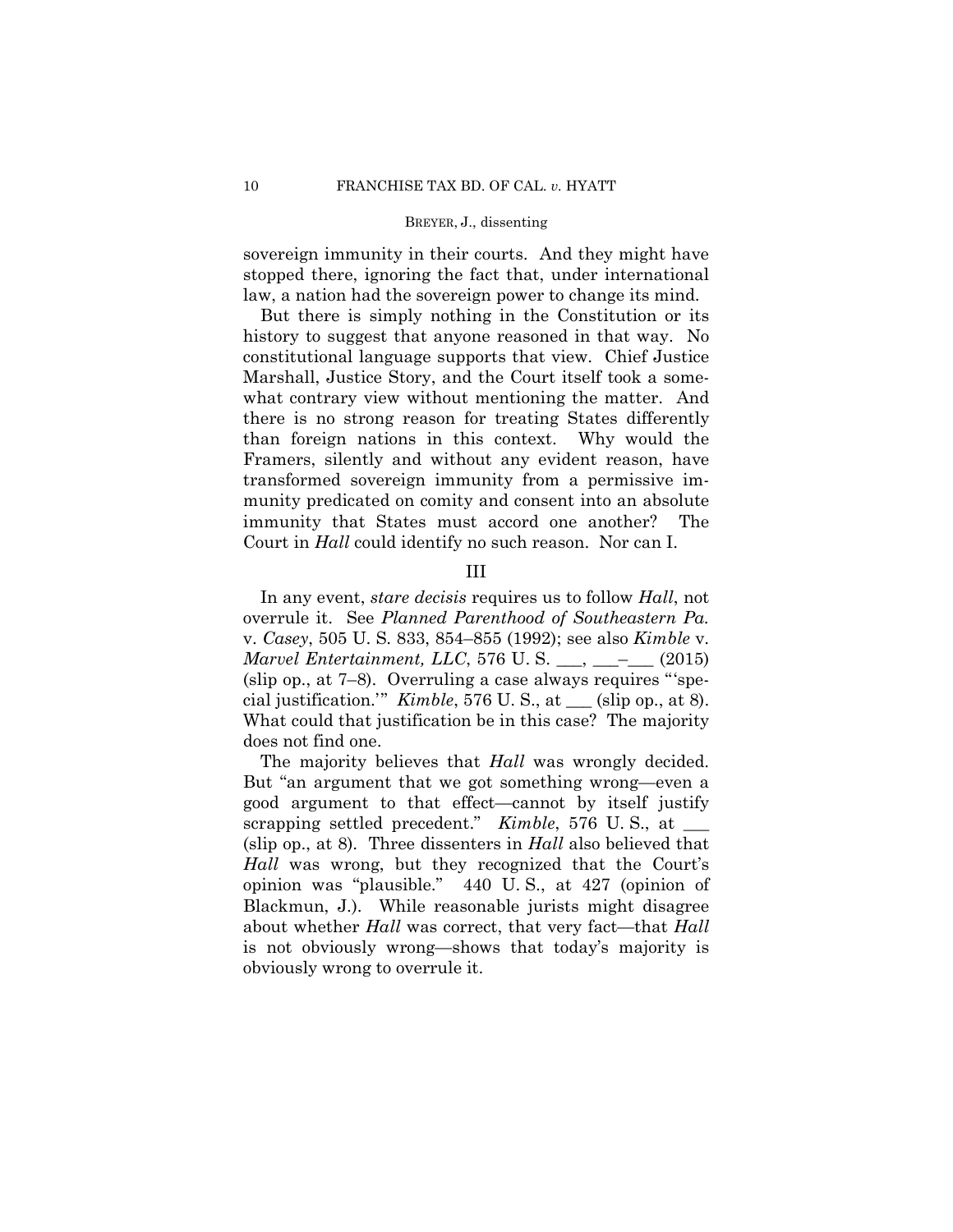The law has not changed significantly since this Court decided *Hall*, and has not left *Hall* a relic of an abandoned doctrine. To the contrary, *Hall* relied on this Court's precedent in reaching its conclusion, and this Court's subsequent cases are consistent with *Hall*. As noted earlier, *Hall* drew its historical analysis from earlier decisions such as *Schooner Exchange,* written by Chief Justice Marshall. And our post-*Hall* decisions regarding the immunity of foreign nations are consistent with those earlier decisions. The Court has recently reaffirmed "Chief Justice Marshall's observation that foreign sovereign immunity is a matter of grace and comity rather than a constitutional requirement." *Republic of Austria* v. *Altmann*, 541 U. S. 677, 689 (2004). And the Court has reiterated that a nation may decline to grant other nations sovereign immunity in its courts. *Verlinden B. V.* v. *Central Bank of Nigeria*, 461 U. S. 480, 486 (1983).

 Nor has our understanding of state sovereign immunity evolved to undermine *Hall*. The Court has decided several state sovereign immunity cases since *Hall,* but these cases have all involved a State's immunity in a federal forum or in the State's own courts. Compare *Federal Maritime Comm'n*, 535 U. S., at 769 (state immunity in a federal forum); *Seminole Tribe of Fla.* v. *Florida*, 517 U. S. 44, 47 (1996) (same); *Blatchford* v. *Native Village of Noatak*, 501 U. S. 775, 782 (1991) (same), with *Alden* v. *Maine*, 527 U. S. 706, 715 (1999) (state immunity in a State's "own courts"); *Will* v. *Michigan Dept. of State Police*, 491 U. S. 58, 67 (1989) (same). None involved immunity asserted by one State in the courts of another. And our most recent case to address *Hall* in any detail endorses it*.* See *Alden*, 527 U. S., at 739–740 (noting that *Hall*'s distinction "between a sovereign's immunity in its own courts and its immunity in the courts of another sovereign" is "consistent with, and even support[s]," modern cases).

The dissenters in *Hall* feared its "practical implica-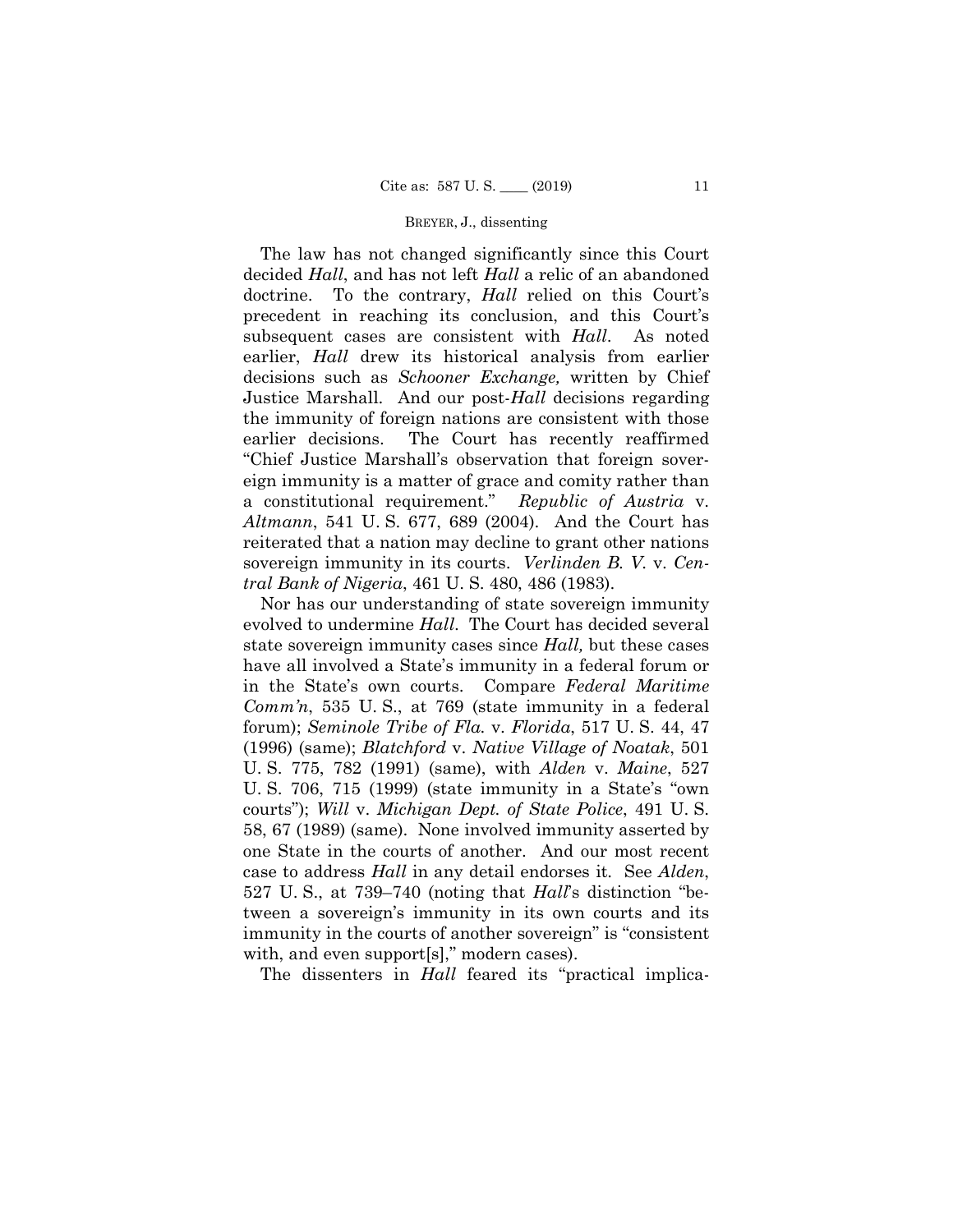tions." 440 U. S., at 443 (opinion of Rehnquist, J.). But I can find nothing in the intervening 40 years to suggest that this fear was well founded. The Board and its *amici* have, by my count, identified only 14 cases in 40 years in which one State has entertained a private citizen's suit against another State in its courts. See Brief for Petitioner 46–47; Brief for State of Indiana et al. as *Amici Curiae* 13–14. In at least one of those 14 cases, moreover, the state court eventually agreed to dismiss the suit against its sister State as a matter of comity. See *Montaño* v. *Frezza*, 2017–NMSC–015, 393 P. 3d 700, 710. How can it be that these cases, decided over a period of four decades, show *Hall* to be unworkable?

The *Hall* issue so rarely arises because most States, like most sovereign nations, are reluctant to deny a sister State the immunity that they would prefer to enjoy reciprocally. Thus, even in the absence of constitutionally mandated immunity, States normally grant sovereign immunity voluntarily. States that fear that this practice will be insufficiently protective are free to enter into an interstate compact to guarantee that the normal practice of granting immunity will continue. See *Cuyler* v. *Adams*, 449 U. S. 433, 440 (1981).

Although many States have filed an *amicus* brief in this case asking us to overturn *Hall,* I can find nothing in the brief that indicates that reaffirming *Hall* would affront "the dignity and respect due sovereign entities." *Federal Maritime Comm'n*, 535 U. S., at 769.As already explained, sovereign interests fall on both sides of this question. While reaffirming *Hall* might harm States seeking sovereign immunity, overruling *Hall* would harm States seeking to control their own courts.

Perhaps the majority believes that there has been insufficient reliance on *Hall* to justify preserving it*.* But any such belief would ignore an important feature of reliance. The people of this Nation rely upon stability in the law.